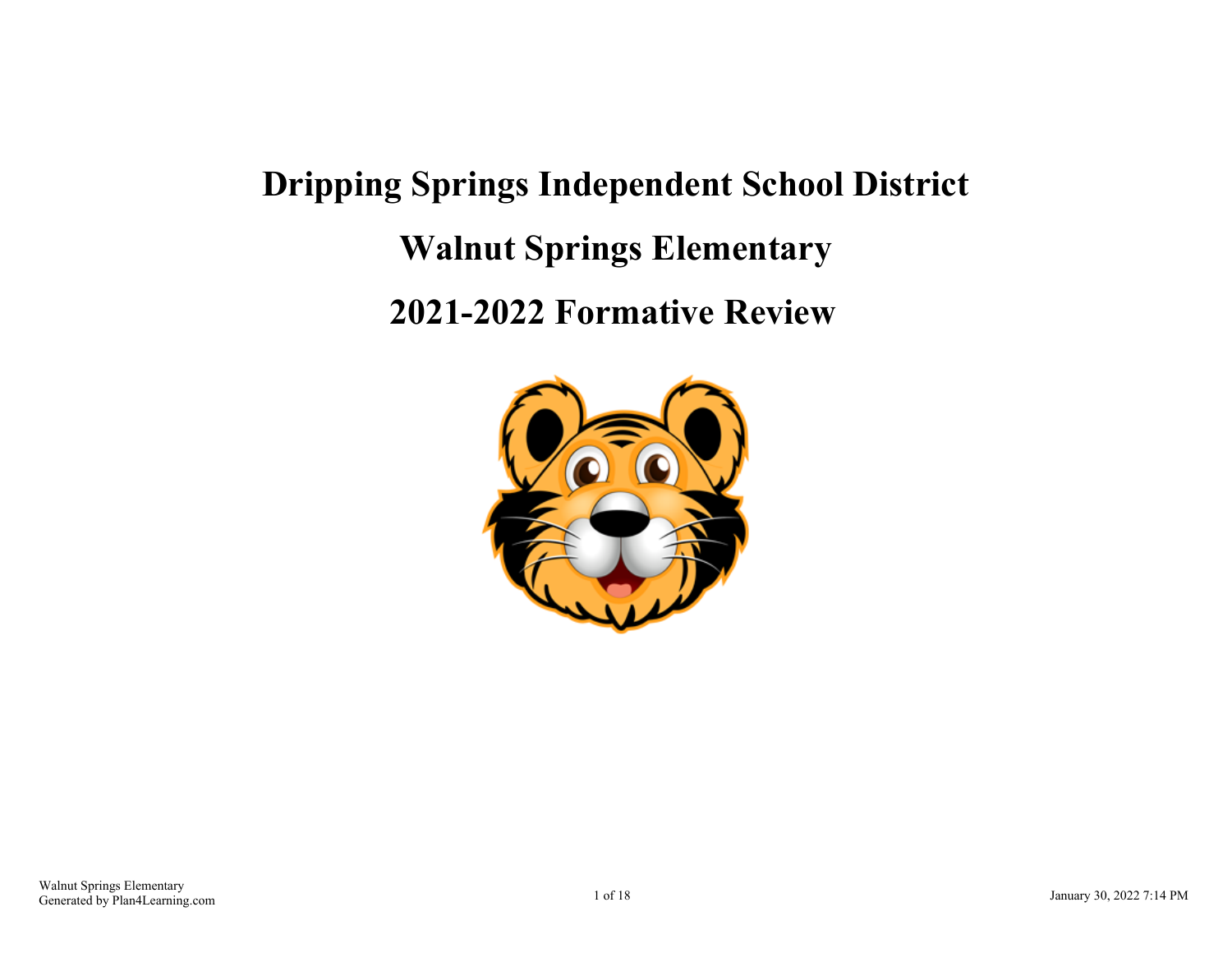## **Mission Statement**

We partner with students, parents, and the community to provide a personal and exceptional education for every student.

Student Mission Statement:

At Walnut Springs we LEAD. We love learning, empower others, achieve greatness, and do what is right.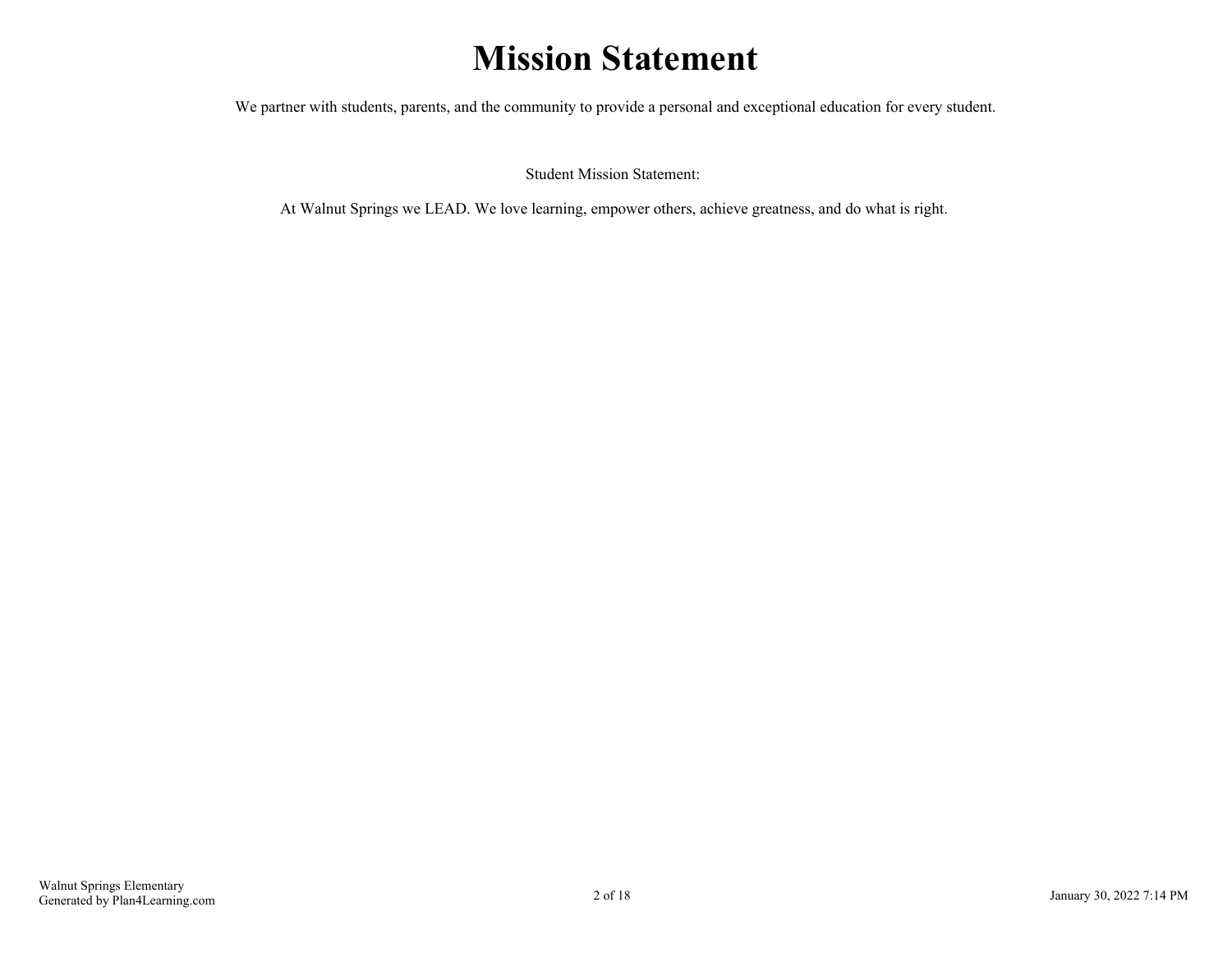### **Table of Contents**

| ٧<br>I<br>I<br>۰,<br>۰, |
|-------------------------|
|-------------------------|

| Goals                                                                                                                                                                                                                                                                                                                                                |    |
|------------------------------------------------------------------------------------------------------------------------------------------------------------------------------------------------------------------------------------------------------------------------------------------------------------------------------------------------------|----|
| Goal 1: Student Achievement: DSISD Life Changers will holistically and strategically develop and support the academic growth of all students.                                                                                                                                                                                                        |    |
| Goal 2: Staff Quality, Recruitment, and Retention: Support the vision and mission of the district by placing a Life Changer in every position.                                                                                                                                                                                                       | 11 |
| Goal 3: School Culture, Communication, and Compliance: All students will be educated in a safe environment that promotes collaborative and positive communication<br>within the organization that effectively and efficiently manages operational, programmatic, and fiscal compliance.                                                              | 12 |
| Goal 4: Social-Emotional, Mental, and Health Wellness: DSISD will support and enhance students' social and emotional skills, attitudes, relationships, academic<br>performance, and perceptions of classroom and school climate through comprehensive social-emotional/counseling and health wellness programs designed to address<br>student needs. | 14 |
| Goal 5: Parent Engagement: DSISD will increase parent engagement and stakeholder involvement at both the campus and district level by making families feel welcomed<br>through building meaningful connections and increased communication throughout the district and on all campuses.                                                              | 16 |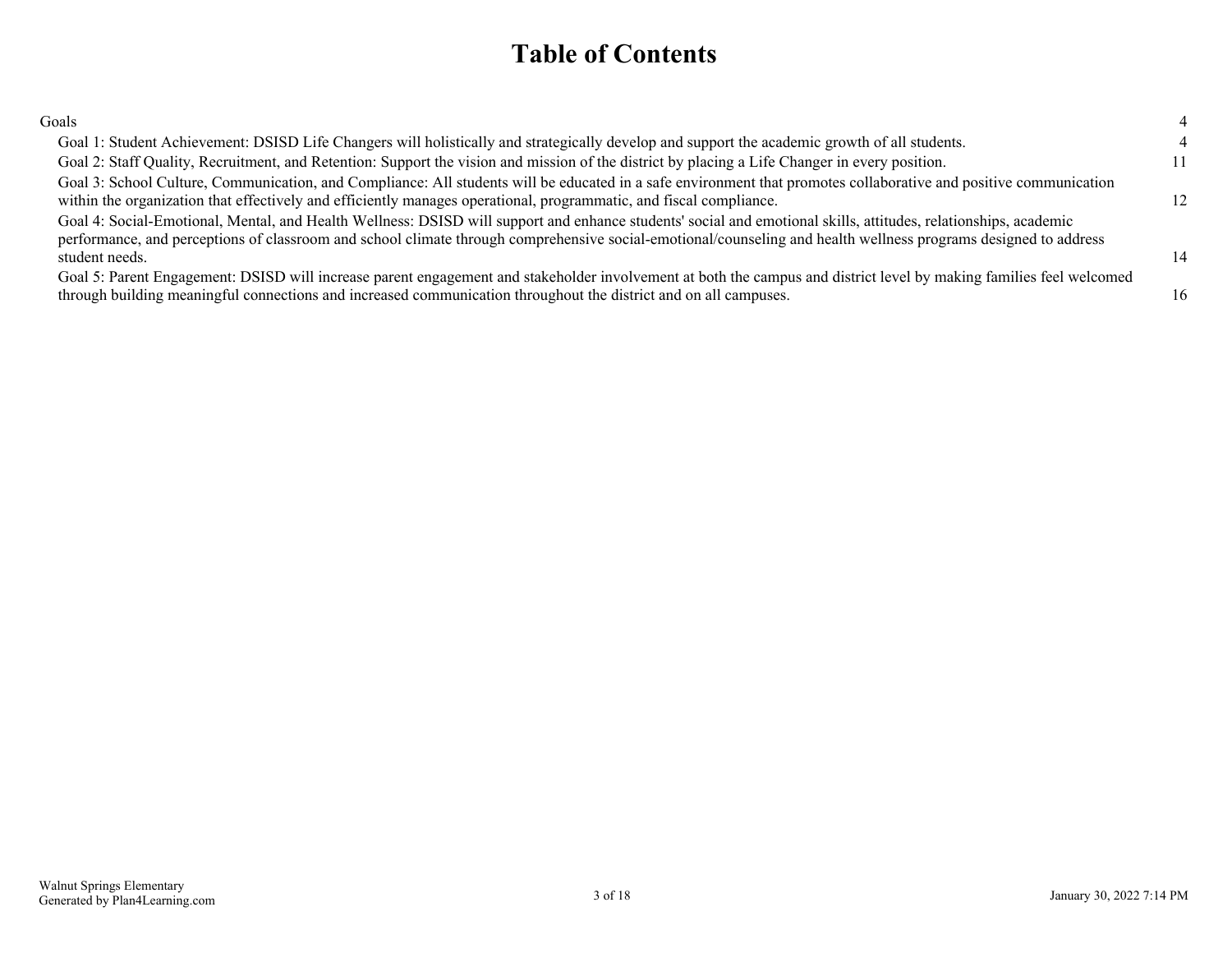## **Goals**

<span id="page-3-0"></span>**Goal 1:** Student Achievement:

DSISD Life Changers will holistically and strategically develop and support the academic growth of all students.

#### **Performance Objective 1:** Students will demonstrate growth from previous years as measured by multiple data sources.

**Evaluation Data Sources:** STAAR/EOC/TELPAS/MAP/DRA/CLI Engage/TPRI/Tejas Lee/TX KEA/Common Formative Assessments/Attendance/Course Completion/Professional Learning Opportunities/

| <b>Strategy 1 Details</b>                                                                                                                                                                                                                                                                          | <b>Reviews</b>   |                  |     |            |
|----------------------------------------------------------------------------------------------------------------------------------------------------------------------------------------------------------------------------------------------------------------------------------------------------|------------------|------------------|-----|------------|
| Strategy 1: Instruction: The campus will provide TEKS based, evidence-based, instructional resources, instructional                                                                                                                                                                                |                  | Formative        |     |            |
| planning, professional development, and instructional technology across all subject areas. The campus will continue to<br>utilize small group instruction to enhance reading and math.                                                                                                             | <b>Sept</b>      | <b>Nov</b>       | Mar | <b>May</b> |
| Strategy's Expected Result/Impact: Consistency for providing small group instruction with all students on<br>their instructional levels in reading and math will occur.                                                                                                                            | 0%               | 45%              |     |            |
| <b>Staff Responsible for Monitoring: Campus Admin</b><br><b>Instructional Coach</b>                                                                                                                                                                                                                |                  |                  |     |            |
| Title I Schoolwide Elements: 2.4, 2.6                                                                                                                                                                                                                                                              |                  |                  |     |            |
| <b>Strategy 2 Details</b>                                                                                                                                                                                                                                                                          | <b>Reviews</b>   |                  |     |            |
| <b>Strategy 2:</b> Reading/Writing/ELA: The campus will continue to utilize small group instruction to enhance reading. The                                                                                                                                                                        | <b>Formative</b> | <b>Summative</b> |     |            |
| campus ELAR vertical team will continue to develop consistent practices across all grade levels. Grades K-1 will use Early<br>Reading Tutor as an intervention. First-2nd grade intervention will use Reading by Design for systematic phonics                                                     | Sept             | <b>Nov</b>       | Mar | <b>May</b> |
| instruction. 3rd - 5th grade intervention will use Read 180 or System 44.<br>Strategy's Expected Result/Impact: Individual student gaps will close and students will meet an expected<br>minimum of one year's growth in reading levels.<br><b>Staff Responsible for Monitoring: Campus Admin.</b> | 0%               | 45%              |     |            |
| <b>Instructional Coach</b>                                                                                                                                                                                                                                                                         |                  |                  |     |            |
| Vertical Alignment Team                                                                                                                                                                                                                                                                            |                  |                  |     |            |
| <b>Title I Schoolwide Elements: 2.4, 2.6</b>                                                                                                                                                                                                                                                       |                  |                  |     |            |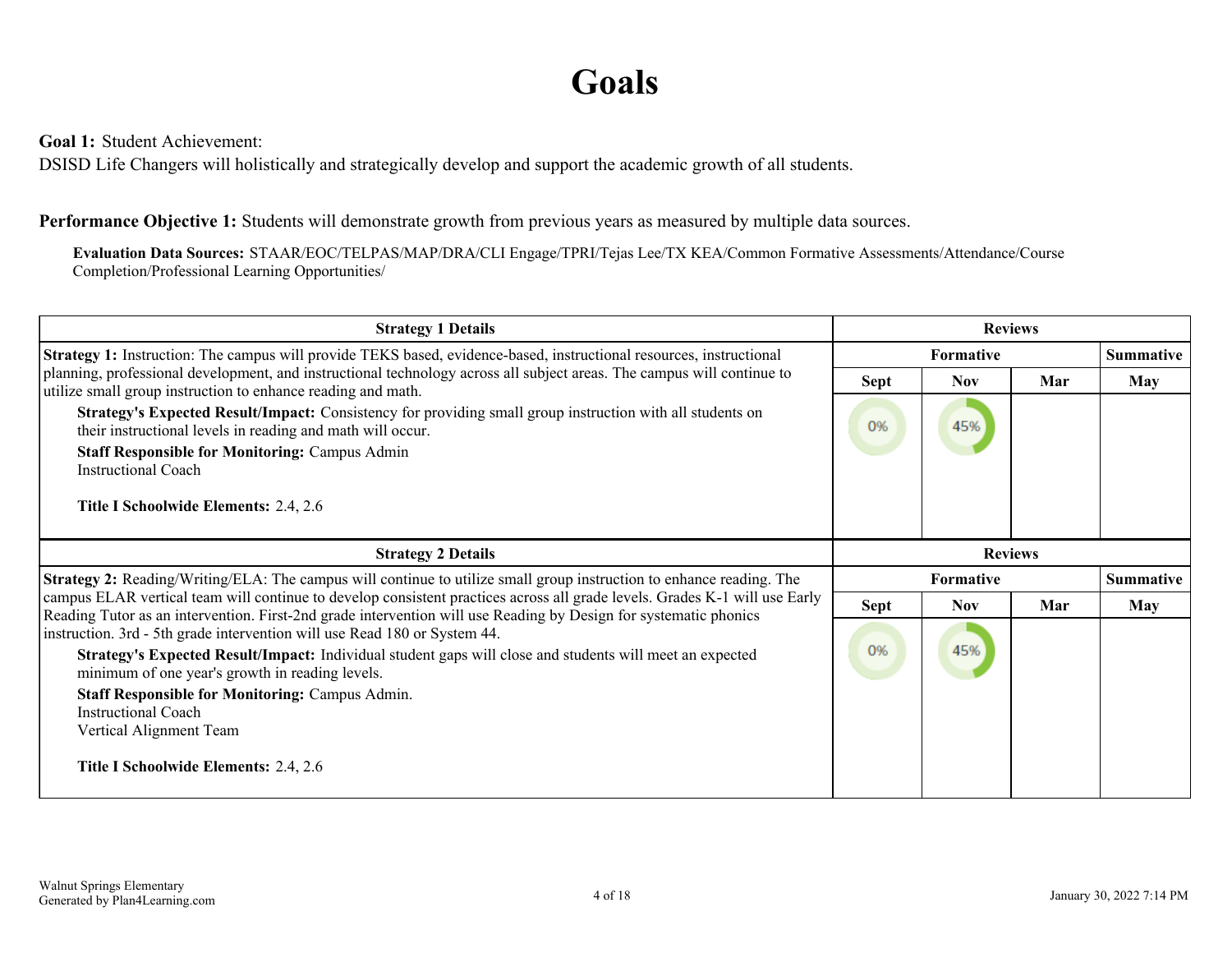| <b>Strategy 3 Details</b>                                                                                                                                                                                                                                                                                                                                                                                                                                                                                                                                                                                                                                                                                                                                             | <b>Reviews</b>    |                   |     |                  |
|-----------------------------------------------------------------------------------------------------------------------------------------------------------------------------------------------------------------------------------------------------------------------------------------------------------------------------------------------------------------------------------------------------------------------------------------------------------------------------------------------------------------------------------------------------------------------------------------------------------------------------------------------------------------------------------------------------------------------------------------------------------------------|-------------------|-------------------|-----|------------------|
| Strategy 3: Math: The campus will continue to utilize small group instruction to enhance math. Grades 1-5 will use Do the                                                                                                                                                                                                                                                                                                                                                                                                                                                                                                                                                                                                                                             | Formative         |                   |     | <b>Summative</b> |
| Math and Closing the Distance. Number Corner will be used for grades K-1 as an intervention. Number Talks and Reflex<br>Math will be utilized to ensure numeracy is strengthened. The campus math vertical alignment team will continue to<br>develop common practices across grade levels including vocabulary development and problem-solving model.<br>Strategy's Expected Result/Impact: Students will develop numeracy foundations and fluency.<br>With consistent practices, students will make connections from grade level to grade level increasing their levels<br>of progress and achievement.<br><b>Staff Responsible for Monitoring: Campus Admin.</b><br><b>Instructional Coach</b><br>Vertical Alignment Team<br>Title I Schoolwide Elements: 2.4, 2.6 | <b>Sept</b><br>0% | <b>Nov</b><br>45% | Mar | <b>May</b>       |
| <b>Strategy 4 Details</b>                                                                                                                                                                                                                                                                                                                                                                                                                                                                                                                                                                                                                                                                                                                                             |                   | <b>Reviews</b>    |     |                  |
| Strategy 4: Science: The campus will ensure experiential learning during science instruction. Professional Development                                                                                                                                                                                                                                                                                                                                                                                                                                                                                                                                                                                                                                                | Formative         |                   |     | <b>Summative</b> |
| and necessary science manipulatives, and vertical teaming will set the foundation for success. At Walnut, a Vertical<br>Science Team will be developed in January to develop vertical plans addressing vocabulary and scientific investigations.                                                                                                                                                                                                                                                                                                                                                                                                                                                                                                                      | <b>Sept</b>       | <b>Nov</b>        | Mar | <b>May</b>       |
| Strategy's Expected Result/Impact: With consistent practices, students will develop a better understanding of<br>scientific inquiry and the scientific method.<br><b>Staff Responsible for Monitoring: Campus Admin.</b><br><b>Instructional Coach</b><br>Vertical Alignment Team                                                                                                                                                                                                                                                                                                                                                                                                                                                                                     | 0%                | D<br>5%           |     |                  |
| <b>Title I Schoolwide Elements: 2.4</b>                                                                                                                                                                                                                                                                                                                                                                                                                                                                                                                                                                                                                                                                                                                               |                   |                   |     |                  |
| <b>Strategy 5 Details</b>                                                                                                                                                                                                                                                                                                                                                                                                                                                                                                                                                                                                                                                                                                                                             |                   | <b>Reviews</b>    |     |                  |
| Strategy 5: Social Studies/Humanities: The campus will integrate non-fiction, historical reading selections beyond the                                                                                                                                                                                                                                                                                                                                                                                                                                                                                                                                                                                                                                                |                   | Formative         |     | <b>Summative</b> |
| social studies class to enhance other content areas.<br>Strategy's Expected Result/Impact: Classroom teachers will access content such as NewsELA to support                                                                                                                                                                                                                                                                                                                                                                                                                                                                                                                                                                                                          | <b>Sept</b>       | <b>Nov</b>        | Mar | May              |
| social studies TEKS. Lesson plans and classroom visits will reflect social studies integration. The ELAR Vertical<br>Team will plan for integration during Vertical Alignment.<br><b>Staff Responsible for Monitoring: Campus Admin.</b><br><b>Instructional Coach</b><br>Vertical Alignment Team<br><b>Title I Schoolwide Elements: 2.4</b>                                                                                                                                                                                                                                                                                                                                                                                                                          | 0%                | 45%               |     |                  |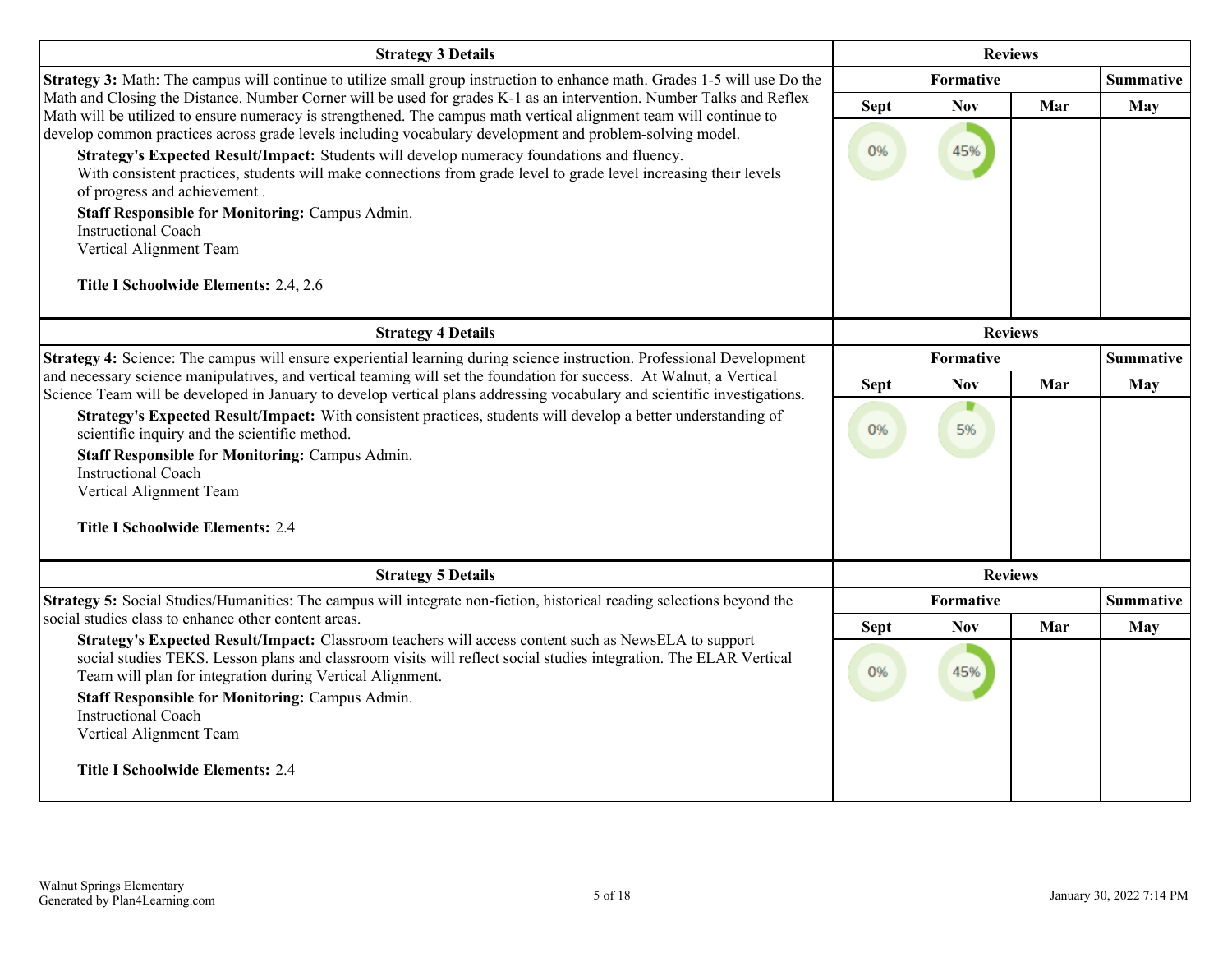| <b>Strategy 6 Details</b>                                                                                                                                                                                                                                                      | <b>Reviews</b> |                  |                |            |
|--------------------------------------------------------------------------------------------------------------------------------------------------------------------------------------------------------------------------------------------------------------------------------|----------------|------------------|----------------|------------|
| Strategy 6: Essentials: The campus will provide instruction in music, art and physical education.                                                                                                                                                                              |                | Formative        |                |            |
| Strategy's Expected Result/Impact: The whole-child will be developed through physical and fine arts                                                                                                                                                                            | <b>Sept</b>    | <b>Nov</b>       | Mar            | <b>May</b> |
| opportunities.<br><b>Staff Responsible for Monitoring: Campus Admin.</b><br><b>Instructional Coach</b><br><b>Essentials Team</b>                                                                                                                                               | 0%             | 50%              |                |            |
| <b>Title I Schoolwide Elements: 2.5</b>                                                                                                                                                                                                                                        |                |                  |                |            |
| <b>Strategy 7 Details</b>                                                                                                                                                                                                                                                      |                |                  | <b>Reviews</b> |            |
| Strategy 7: MTSS (RTI): Teachers will monitor student progress through regular universal screeners for reading and math                                                                                                                                                        |                | Formative        |                | Summative  |
| and utilize Eduphoria for data analysis. Case management will take place quarterly and MTSS meetings monthly. Tier II<br>and III interventions will be developed and implemented.                                                                                              | <b>Sept</b>    | <b>Nov</b>       | Mar            | May        |
| Strategy's Expected Result/Impact: Individual student learning gaps will close. Percent of students in each<br>Tier will continue to better align with the MTSS Pyramid. When learning gaps do not close the referral process to<br>consider other student needs is initiated. | 0%             | 50%              |                |            |
| Staff Responsible for Monitoring: Campus Admin.                                                                                                                                                                                                                                |                |                  |                |            |
| Campus Interventionists<br><b>Instructional Coach</b>                                                                                                                                                                                                                          |                |                  |                |            |
| Title I Schoolwide Elements: 2.4, 2.5, 2.6                                                                                                                                                                                                                                     |                |                  |                |            |
| <b>Strategy 8 Details</b>                                                                                                                                                                                                                                                      |                |                  | <b>Reviews</b> |            |
| Strategy 8: Multi-Tiered System of Support (Response to Intervention): Teachers will identify struggling learners through                                                                                                                                                      | Formative      | <b>Summative</b> |                |            |
| the MTSS process and provide instructional methods such as intervention/tutorials for all students in math and ELA. WIN<br>time will be used at grades K-5 to support all students with individualized needs for improvement. Intervention resources                           | <b>Sept</b>    | <b>Nov</b>       | Mar            | <b>May</b> |
| will include:<br>Do the Math<br>Closing the Distance<br>Early Reading Tutor<br>Reading by Design                                                                                                                                                                               | 0%             | 45%              |                |            |
| Read 180                                                                                                                                                                                                                                                                       |                |                  |                |            |
| System 44<br>Strategy's Expected Result/Impact: Through WIN Time, students will develop in academic areas specific to<br>their individualized needs.<br><b>Staff Responsible for Monitoring: Campus Admin.</b><br><b>Instructional Coach</b><br>Interventionists               |                |                  |                |            |
| Title I Schoolwide Elements: 2.4, 2.5, 2.6                                                                                                                                                                                                                                     |                |                  |                |            |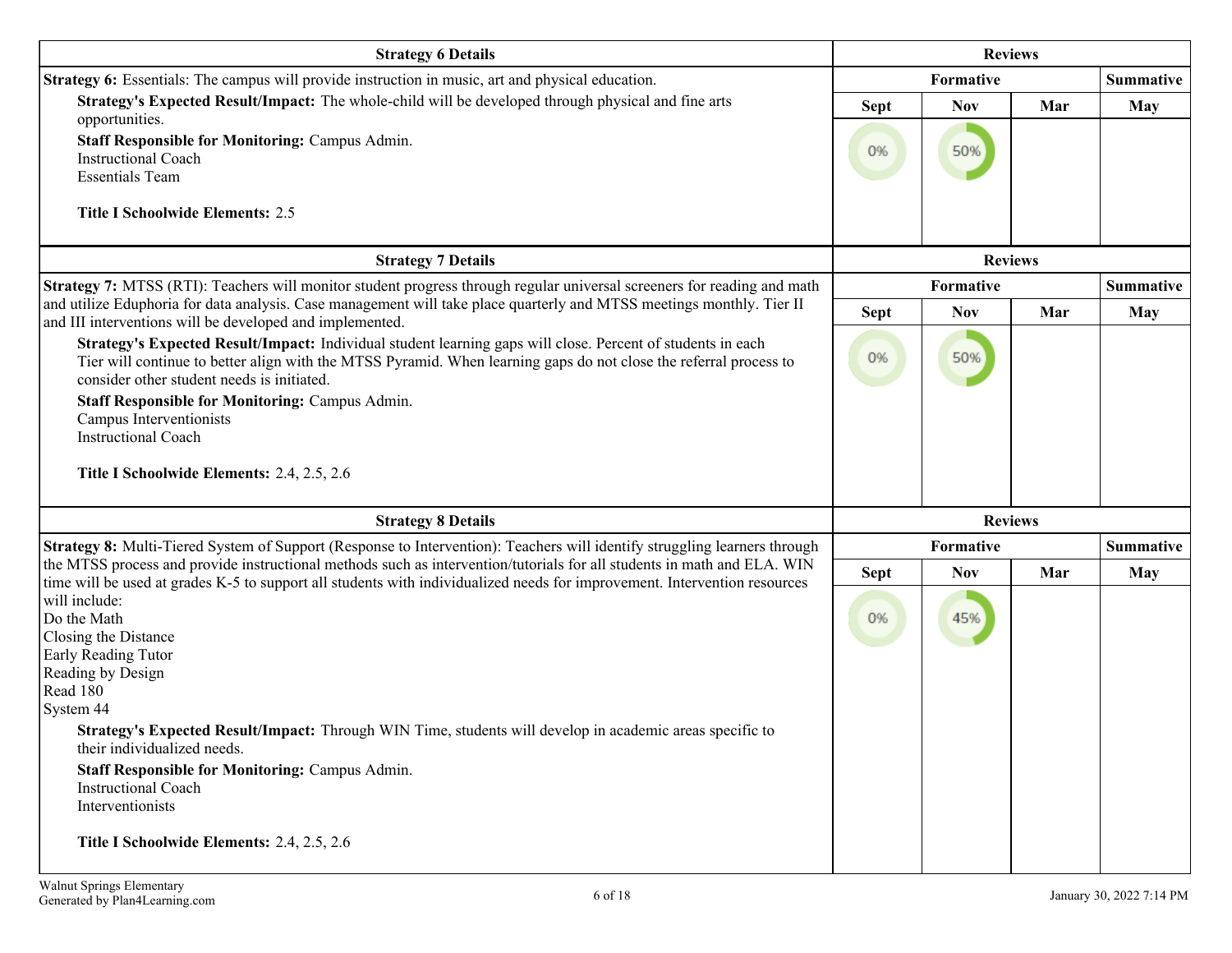| <b>Strategy 9 Details</b>                                                                                                                                                                                                                        |             | <b>Reviews</b> |                |                  |  |
|--------------------------------------------------------------------------------------------------------------------------------------------------------------------------------------------------------------------------------------------------|-------------|----------------|----------------|------------------|--|
| Strategy 9: Data and Assessment: The campus will utilize district assessment procedures to support teachers in the analysis                                                                                                                      |             | Formative      |                |                  |  |
| of data and in making real-time adjustments to both classroom and student-specific instruction.<br>Strategy's Expected Result/Impact: Data from assessments will be used in PLCs, Case Management, MTSS,                                         | <b>Sept</b> | <b>Nov</b>     | Mar            | May              |  |
| and Data Meetings to inform instruction and address student needs to intervene including accelerated<br>opportunities.                                                                                                                           | 0%          | 45%            |                |                  |  |
| <b>Staff Responsible for Monitoring: Campus Admin.</b><br><b>Instructional Coach</b>                                                                                                                                                             |             |                |                |                  |  |
| Interventionists                                                                                                                                                                                                                                 |             |                |                |                  |  |
| Title I Schoolwide Elements: 2.4, 2.6                                                                                                                                                                                                            |             |                |                |                  |  |
| <b>Strategy 10 Details</b>                                                                                                                                                                                                                       |             |                | <b>Reviews</b> |                  |  |
| <b>Strategy 10:</b> English Learners: The campus will focus on the development of academic language proficiency level                                                                                                                            | Formative   |                |                | <b>Summative</b> |  |
| descriptions for listening, speaking, reading, and writing. Throughout the Fall Semester, a book study will be completed<br>with "7 Steps to a Language-Rich Interactive Classroom by John Seidlitz and Bill Perryman."                          | <b>Sept</b> | <b>Nov</b>     | Mar            | <b>May</b>       |  |
| Strategy's Expected Result/Impact: ELs (and all students) will develop language acquisition as these steps and<br>strategies are implemented.                                                                                                    | 0%          | 40%            |                |                  |  |
| <b>Staff Responsible for Monitoring: Campus Admin.</b>                                                                                                                                                                                           |             |                |                |                  |  |
| <b>Instructional Coach</b><br>Interventionists                                                                                                                                                                                                   |             |                |                |                  |  |
| Title I Schoolwide Elements: 2.4, 2.6                                                                                                                                                                                                            |             |                |                |                  |  |
| <b>Strategy 11 Details</b>                                                                                                                                                                                                                       |             |                | <b>Reviews</b> |                  |  |
| Strategy 11: Special Education Services: The campus will focus on purposeful instructional planning to enhance content                                                                                                                           |             | Formative      |                | <b>Summative</b> |  |
| knowledge of special education teachers for increased academic achievement of students receiving services as identified<br>through the ARD process and documented in their IEP. The campus will follow district-established procedures for child | <b>Sept</b> | <b>Nov</b>     | Mar            | May              |  |
| find, referrals, and evaluations. Time will be dedicated during in-service week to ensure teachers understand IEPs.                                                                                                                              |             |                |                |                  |  |
| Strategy's Expected Result/Impact: Ensure compliance with Special Education programming. Provide<br>necessary training and support to meet the needs of various abilities.                                                                       | 0%          | 50%            |                |                  |  |
| <b>Staff Responsible for Monitoring: Campus Admin.</b><br><b>Instructional Coach</b>                                                                                                                                                             |             |                |                |                  |  |
| Sped Team Leader                                                                                                                                                                                                                                 |             |                |                |                  |  |
|                                                                                                                                                                                                                                                  |             |                |                |                  |  |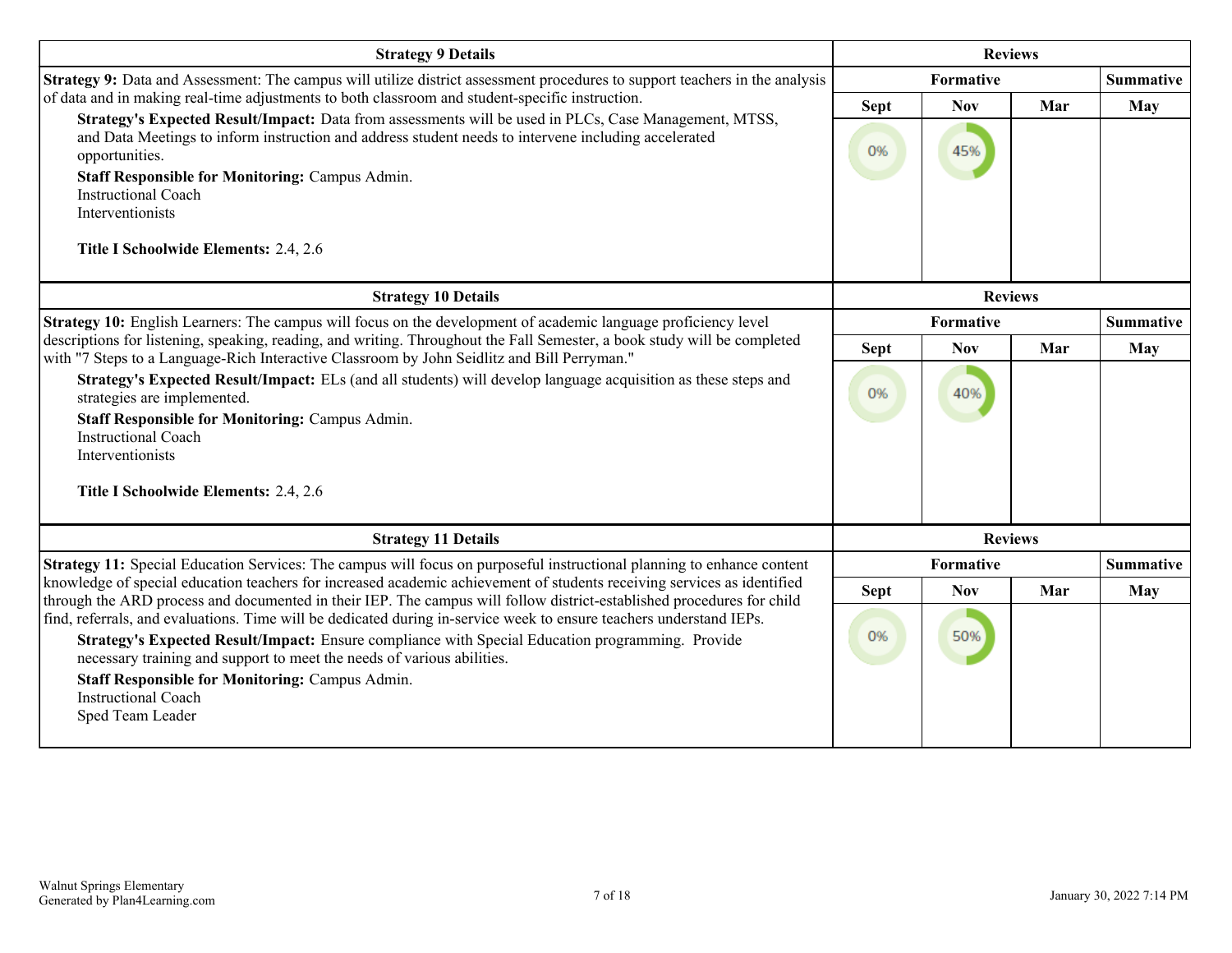| <b>Strategy 12 Details</b>                                                                                                                                                                                                                    |             | <b>Reviews</b> |                |                  |
|-----------------------------------------------------------------------------------------------------------------------------------------------------------------------------------------------------------------------------------------------|-------------|----------------|----------------|------------------|
| Strategy 12: Dyslexia Services: Students with dyslexia will be identified and evaluated in a timely manner.                                                                                                                                   |             | Formative      |                |                  |
| Accommodations and systematic instruction aligned to the requirements of the Texas Dyslexia Handbook will be provided.                                                                                                                        | <b>Sept</b> | <b>Nov</b>     | Mar            | May              |
| Strategy's Expected Result/Impact: Ensure program compliance. Provide support with scheduling, ongoing<br>professional training, and resources.                                                                                               |             |                |                |                  |
| <b>Staff Responsible for Monitoring: Campus Admin.</b>                                                                                                                                                                                        | 0%          | 50%            |                |                  |
| <b>Instructional Coach</b><br>Dyslexia Teachers                                                                                                                                                                                               |             |                |                |                  |
|                                                                                                                                                                                                                                               |             |                |                |                  |
| <b>Strategy 13 Details</b>                                                                                                                                                                                                                    |             |                | <b>Reviews</b> |                  |
| Strategy 13: 504 Services: Campus administrators will ensure documentation of student accommodations based on                                                                                                                                 |             | Formative      |                | <b>Summative</b> |
| evaluations/data and aligned directly to the student's disability. Teachers will access their student's 504 plans and<br>consistently provide the agreed upon accommodations to ensure ADA compliance for all students with disabilities. The | <b>Sept</b> | <b>Nov</b>     | Mar            | May              |
| campus will adhere to established procedures for child find, referrals and evaluations.                                                                                                                                                       |             |                |                |                  |
| Strategy's Expected Result/Impact: Ensure program compliance. Provide support with training, ongoing                                                                                                                                          | 0%          | 50%            |                |                  |
| professional development, and resources.                                                                                                                                                                                                      |             |                |                |                  |
| <b>Staff Responsible for Monitoring: Campus Admin.</b><br>504 Coordinator                                                                                                                                                                     |             |                |                |                  |
|                                                                                                                                                                                                                                               |             |                |                |                  |
| <b>Strategy 14 Details</b>                                                                                                                                                                                                                    |             |                | <b>Reviews</b> |                  |
| Strategy 14: Accelerated Instruction for At-Risk Students: Accelerated instruction will be provided for all students not                                                                                                                      |             | Formative      |                | <b>Summative</b> |
| meeting the minimum standard on state assessments. These supplemental instructional opportunities can be provided by<br>enrichment classes and other methods during the school year and/or during summer school programs.                     | <b>Sept</b> | <b>Nov</b>     | Mar            | May              |
| Strategy's Expected Result/Impact: Teachers will meet with small groups of students during core content                                                                                                                                       |             |                |                |                  |
| instruction and during What I Need (WIN) time. Small group instruction will be reflected in daily schedules and<br>observed through classroom visits. Individualized intervention plans will be developed through MTSS and                    | 0%          | 50%            |                |                  |
| progress monitored. WIN time will be master scheduled for K-5.                                                                                                                                                                                |             |                |                |                  |
| <b>Staff Responsible for Monitoring: Campus Admin.</b>                                                                                                                                                                                        |             |                |                |                  |
| <b>Instructional Coach</b><br>Interventionists                                                                                                                                                                                                |             |                |                |                  |
|                                                                                                                                                                                                                                               |             |                |                |                  |
| <b>Title I Schoolwide Elements: 2.6</b>                                                                                                                                                                                                       |             |                |                |                  |
|                                                                                                                                                                                                                                               |             |                |                |                  |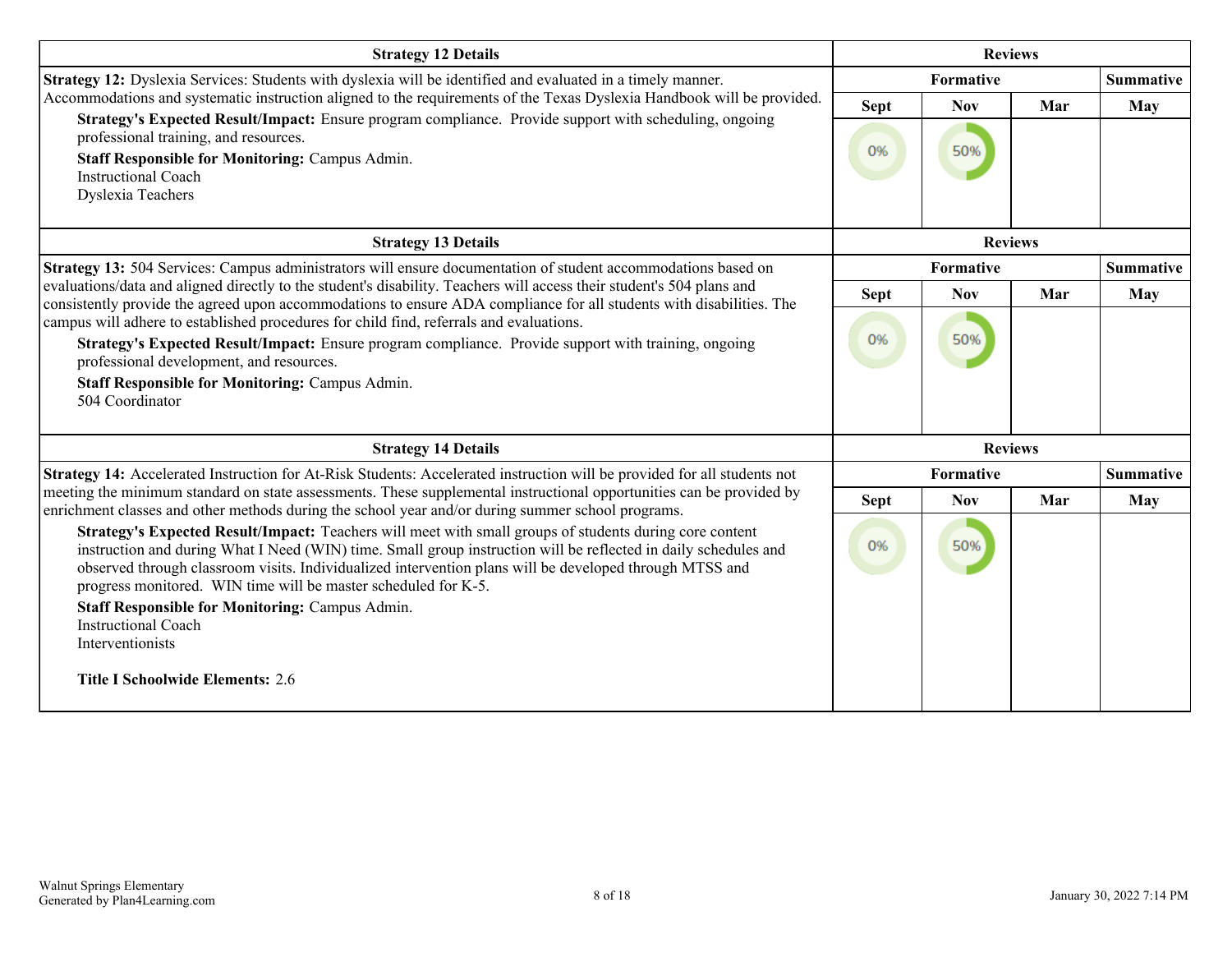| <b>Strategy 15 Details</b>                                                                                                                                                                                                                                                     | <b>Reviews</b> |                  |                |                  |
|--------------------------------------------------------------------------------------------------------------------------------------------------------------------------------------------------------------------------------------------------------------------------------|----------------|------------------|----------------|------------------|
| Strategy 15: Gifted and Talented: Teachers of G/T students will receive the appropriate amount of professional                                                                                                                                                                 |                | <b>Formative</b> |                | <b>Summative</b> |
| development (30 hours initial training, 6-hour annual update). The campus will adhere to established guidelines for GT<br>nominations, screening, selection and placement.                                                                                                     | <b>Sept</b>    | <b>Nov</b>       | Mar            | May              |
| Strategy's Expected Result/Impact: Teachers will understand how to identify potentially gifted students also<br>allowing students identified to mirror the student population. Teachers will better understand how to differentiate<br>for all students.                       | 0%             | 50%              |                |                  |
| <b>Staff Responsible for Monitoring: GT teacher</b><br>Campus Admin.                                                                                                                                                                                                           |                |                  |                |                  |
| <b>Strategy 16 Details</b>                                                                                                                                                                                                                                                     | <b>Reviews</b> |                  |                |                  |
| Strategy 16: Early Childhood: Pre-K curriculum will be based upon the Pre-K guidelines aligned to the Kindergarten                                                                                                                                                             | Formative      |                  |                | <b>Summative</b> |
| curriculum and will focus on early childhood literacy and mathematics.                                                                                                                                                                                                         | <b>Sept</b>    | <b>Nov</b>       | Mar            | May              |
| Strategy's Expected Result/Impact: Provide support with scheduling, professional development, and resources.<br>Utilize ESGI to monitor skill acquisition in literacy and mathematics.<br><b>Staff Responsible for Monitoring: Campus Admin.</b><br><b>Instructional Coach</b> | 0%             | 45%              |                |                  |
| <b>Strategy 17 Details</b>                                                                                                                                                                                                                                                     |                |                  | <b>Reviews</b> |                  |
| Strategy 17: Kindergarten: The campus will provide resources to parents to ensure a smooth transition from early                                                                                                                                                               |                | Formative        |                | <b>Summative</b> |
| childhood programs such as PK, daycare, and at home-based childcare. At WSE, the campus plans events to transition<br>kindergarten students such as kindergarten round-up, meet the teacher night, and Kinder Camp.                                                            | <b>Sept</b>    | <b>Nov</b>       | Mar            | May              |
| Strategy's Expected Result/Impact: Partner with families to develop and relationships and understanding to<br>support our incoming students on their learning journey at Walnut.<br><b>Staff Responsible for Monitoring: Campus Admin.</b><br><b>Instructional Coach</b>       | 0%             | 45%              |                |                  |
| <b>Title I Schoolwide Elements: 3.2</b>                                                                                                                                                                                                                                        |                |                  |                |                  |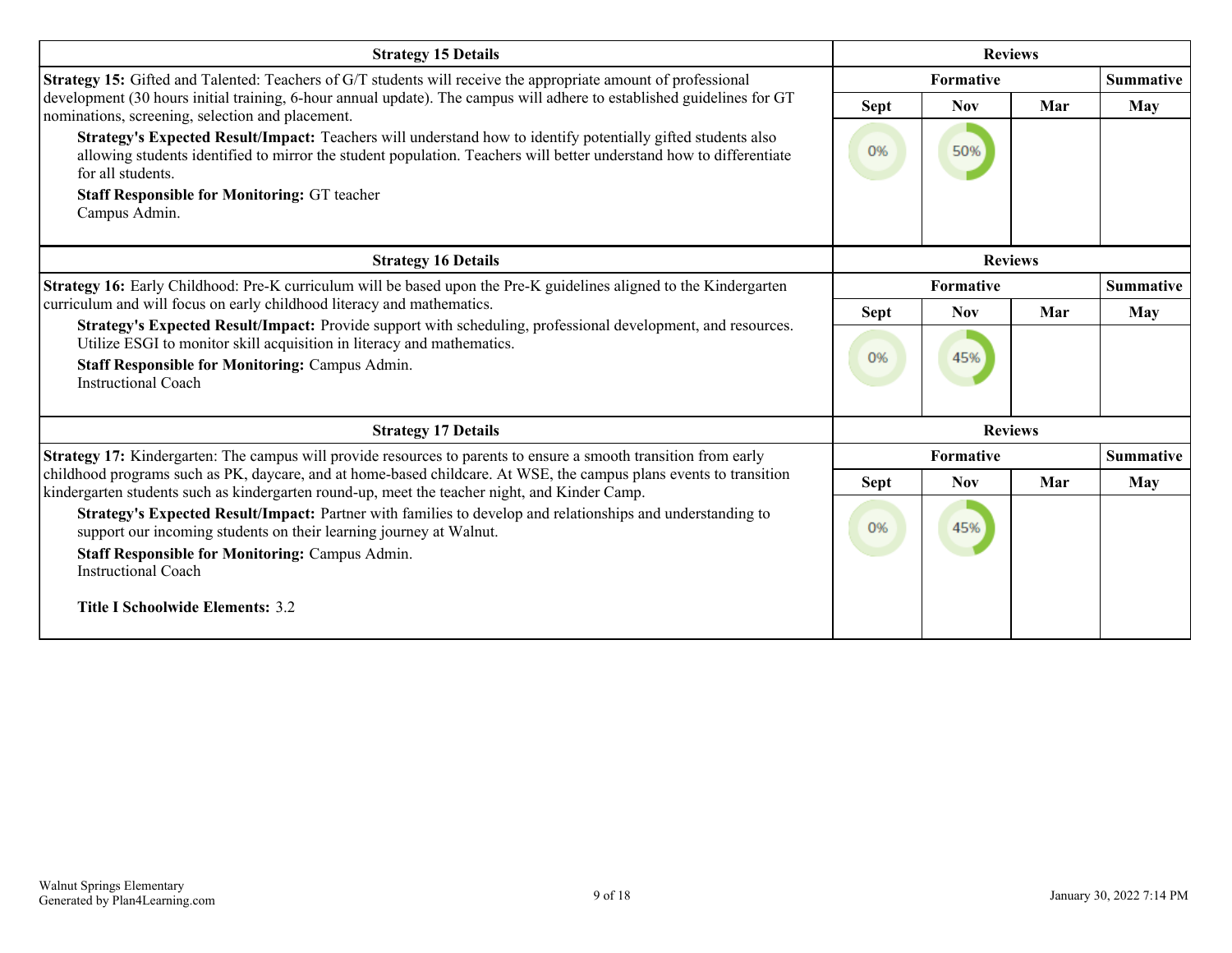| <b>Strategy 18 Details</b>                                                                                                                                                                                                                                                                                                                                                                                                                                                                                                                                                                    | <b>Reviews</b>    |                   |     |                  |  |
|-----------------------------------------------------------------------------------------------------------------------------------------------------------------------------------------------------------------------------------------------------------------------------------------------------------------------------------------------------------------------------------------------------------------------------------------------------------------------------------------------------------------------------------------------------------------------------------------------|-------------------|-------------------|-----|------------------|--|
| Strategy 18: Technology: The campus will provide innovative practices to enhance digital citizenship, implement                                                                                                                                                                                                                                                                                                                                                                                                                                                                               |                   | Formative         |     | <b>Summative</b> |  |
| technology and digital learning lessons while delivering instruction and planning learning experiences for students. The<br>campus provides access to technology (hardware and software) for the purposes of teaching and learning for students and<br>staff.<br>Strategy's Expected Result/Impact: Students and teachers will continue to develop and improve their abilities<br>to use and integrate technology.<br><b>Staff Responsible for Monitoring: Campus Admin.</b><br>Facilitator of Learning & Innovation<br><b>Instructional Coach</b><br><b>Title I Schoolwide Elements: 2.5</b> | <b>Sept</b><br>0% | <b>Nov</b><br>45% | Mar | <b>May</b>       |  |
| <b>Strategy 19 Details</b>                                                                                                                                                                                                                                                                                                                                                                                                                                                                                                                                                                    |                   | <b>Reviews</b>    |     |                  |  |
| Strategy 19: Successful Transitions: The campus provides academic counseling support services to elementary students                                                                                                                                                                                                                                                                                                                                                                                                                                                                          |                   | Formative         |     | <b>Summative</b> |  |
| transitioning to the middle school campus. The campus will inform families of Tigers in Training and any other pertinent<br>middle school information. We will partner with DSMS to educate incoming 6th graders about opportunities and                                                                                                                                                                                                                                                                                                                                                      | <b>Sept</b>       | <b>Nov</b>        | Mar | <b>May</b>       |  |
| experiences for Middle School.<br>Strategy's Expected Result/Impact: Students will be more confident and better prepared to transition to middle<br>school.<br><b>Staff Responsible for Monitoring: Campus Admin.</b><br>Counselors                                                                                                                                                                                                                                                                                                                                                           | 0%                | 30%               |     |                  |  |
| <b>Strategy 20 Details</b>                                                                                                                                                                                                                                                                                                                                                                                                                                                                                                                                                                    |                   | <b>Reviews</b>    |     |                  |  |
| Strategy 20: Increasing Attendance, Drop-Out Prevention: The campus will monitor attendance to provide intervention,                                                                                                                                                                                                                                                                                                                                                                                                                                                                          |                   | Formative         |     | <b>Summative</b> |  |
| supports, and a plan for the school year. Weekly attendance reports and appropriate follow-up communication (attendance<br>letter, phone call, email, home visit). Learners experiencing attendance challenges will be reviewed in MTSS for a plan of<br>action to support the learner and families<br>Strategy's Expected Result/Impact: Provide more awareness and supports to families with attendance rates<br>improving.<br><b>Staff Responsible for Monitoring: Campus Admin.</b><br>Counselors                                                                                         | <b>Sept</b><br>0% | <b>Nov</b><br>45% | Mar | <b>May</b>       |  |
| <b>Strategy 21 Details</b>                                                                                                                                                                                                                                                                                                                                                                                                                                                                                                                                                                    |                   | <b>Reviews</b>    |     |                  |  |
| Strategy 21: DAEP: The campus will monitor performance data of students served in the DAEP including student groups<br>served, attendance rates, pre- post- assessment results, dropout rates, graduation rates and recidivism rates.                                                                                                                                                                                                                                                                                                                                                         | Formative         |                   |     | <b>Summative</b> |  |
|                                                                                                                                                                                                                                                                                                                                                                                                                                                                                                                                                                                               | <b>Sept</b>       | <b>Nov</b>        | Mar | <b>May</b>       |  |
|                                                                                                                                                                                                                                                                                                                                                                                                                                                                                                                                                                                               | 0%                | 0%                |     |                  |  |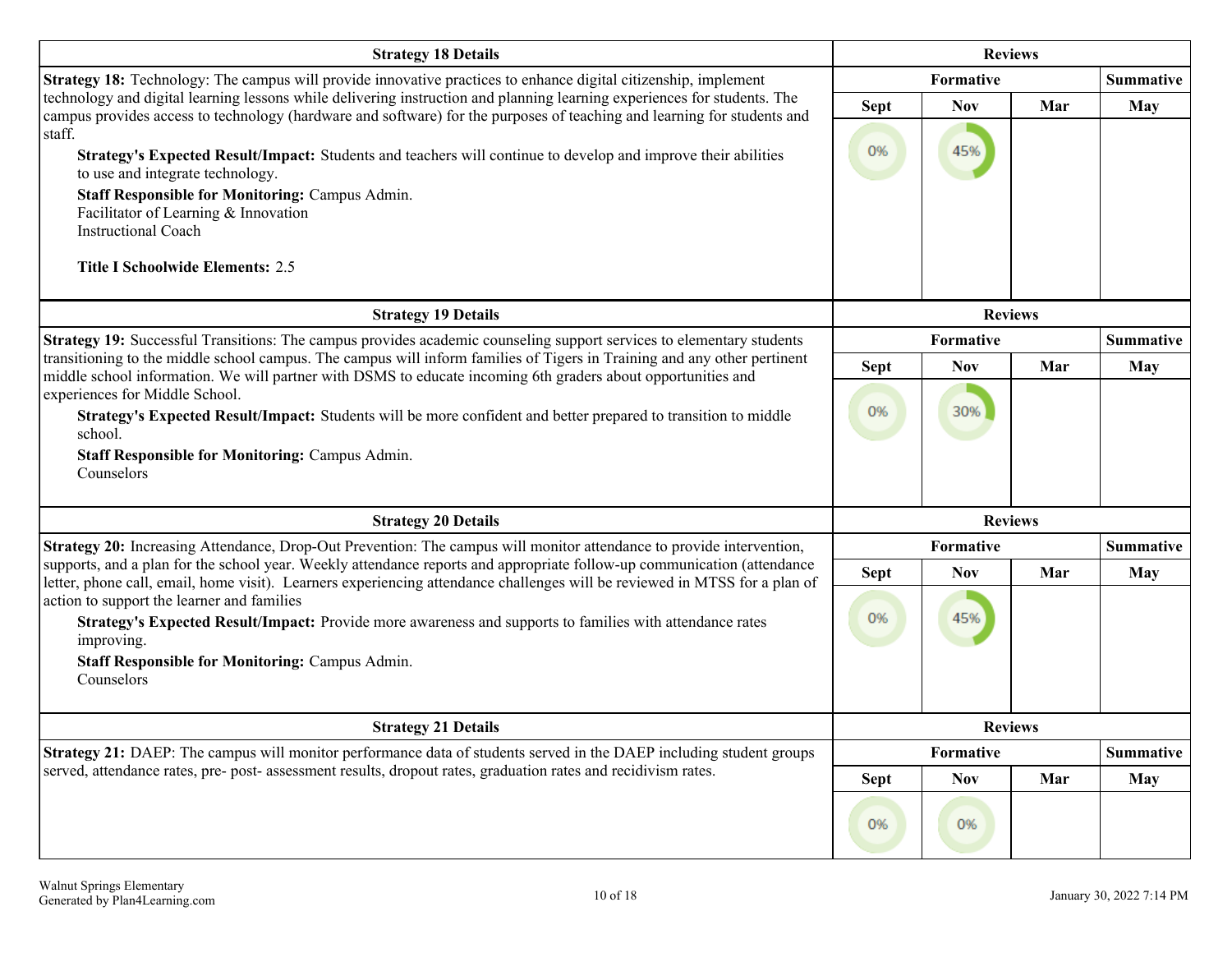<span id="page-10-0"></span>

| <b>Strategy 22 Details</b>                                                                                                                                                    | <b>Reviews</b>   |            |     |           |
|-------------------------------------------------------------------------------------------------------------------------------------------------------------------------------|------------------|------------|-----|-----------|
| Strategy 22: WIN time will be used at grades K-5 to support all students with individualized needs for improvement.                                                           | <b>Formative</b> |            |     | Summative |
| Intervention resources will include:                                                                                                                                          | <b>Sept</b>      | <b>Nov</b> | Mar | May       |
| Do the Math<br>Closing the Distance<br><b>Early Reading Tutor</b><br>Reading by Design<br>Read 180<br>System 44                                                               | 0%               | 0%         |     |           |
| Strategy's Expected Result/Impact: Students will make progress, gains, and close gaps through targeted WIN<br>time.<br><b>Staff Responsible for Monitoring: Campus admin.</b> |                  |            |     |           |
| Instructional Coach                                                                                                                                                           |                  |            |     |           |
| Accomplished<br>Continue/Modify<br>No Progress<br>0%<br>100%                                                                                                                  | Discontinue      |            |     |           |

**Goal 2:** Staff Quality, Recruitment, and Retention:

Support the vision and mission of the district by placing a Life Changer in every position.

**Performance Objective 1:** The campus will hire high-quality staff, highly qualified paraprofessionals and develop, empower and sustain leaders who are committed to the vision and mission of the district.

**Evaluation Data Sources:** Paraprofessional Compliance Report, TEA Equity Plan, Retention Reports, ADDs data, Increased Student Achievement

| <b>Strategy 1 Details</b>                                                                                                                                                                                                                        | <b>Reviews</b>   |            |     |                    |
|--------------------------------------------------------------------------------------------------------------------------------------------------------------------------------------------------------------------------------------------------|------------------|------------|-----|--------------------|
| <b>Strategy 1:</b> Attract/Retain Staff: The campus will attract and retain highly qualified teachers for instruction and                                                                                                                        | <b>Formative</b> |            |     | <b>Summative</b> 1 |
| intervention/tutorials. The teacher mentoring system will be used to support and retain teachers. New staff will be provided<br>culture building, training, and a thorough understanding of goals and expectations during New Staff Orientation. | <b>Sept</b>      | <b>Nov</b> | Mar | May                |
| Strategy's Expected Result/Impact: Staff satisfaction surveys and retention rates will continue to improve.<br><b>Staff Responsible for Monitoring: Campus Admin.</b>                                                                            | 15%              | 55%        |     |                    |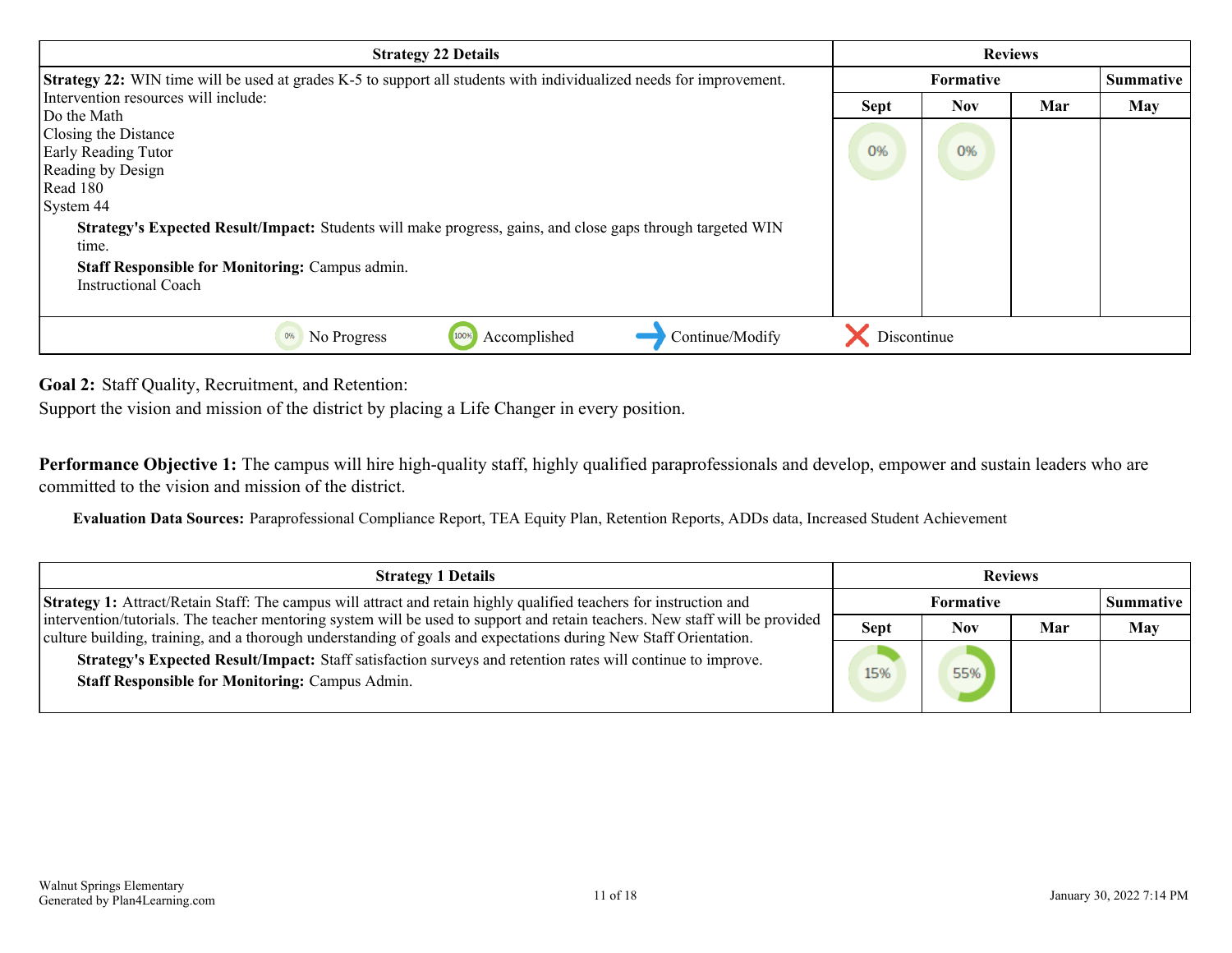<span id="page-11-0"></span>

| <b>Strategy 2 Details</b>                                                                                                                                                                                                                                                                                                                                                           | <b>Reviews</b> |                               |                |                  |
|-------------------------------------------------------------------------------------------------------------------------------------------------------------------------------------------------------------------------------------------------------------------------------------------------------------------------------------------------------------------------------------|----------------|-------------------------------|----------------|------------------|
| Strategy 2: Professional Development: The campus will provide information and access to professional development for                                                                                                                                                                                                                                                                |                | Formative<br><b>Summative</b> |                |                  |
| teachers, administrators, paraprofessionals, and other staff as needed. As a campus, we will plan for PD as it aligns with the<br>needs of the campus.                                                                                                                                                                                                                              | Sept           | <b>Nov</b>                    | Mar            | May              |
| Strategy's Expected Result/Impact: Teachers will continue to improve their instructional strategies and<br>increase student achievement.                                                                                                                                                                                                                                            | 15%            | 50%                           |                |                  |
| <b>Staff Responsible for Monitoring: Campus Admin.</b><br><b>Instructional Coach</b>                                                                                                                                                                                                                                                                                                |                |                               |                |                  |
| Title I Schoolwide Elements: 2.4, 2.6                                                                                                                                                                                                                                                                                                                                               |                |                               |                |                  |
| <b>Strategy 3 Details</b>                                                                                                                                                                                                                                                                                                                                                           | <b>Reviews</b> |                               |                |                  |
| Strategy 3: Professional Learning: Implement high-quality professional learning focused on the science of reading                                                                                                                                                                                                                                                                   |                | <b>Formative</b>              |                | <b>Summative</b> |
| (Reading Academies) for all PreK-3rd grade teachers, leaders, and staff to build capacity in strengthening literacy skills for<br>elementary educators and align instructional practices.                                                                                                                                                                                           | <b>Sept</b>    | <b>Nov</b>                    | Mar            | May              |
| Strategy's Expected Result/Impact: Learner growth and development in literacy with targeted growth tracked<br>through diagnostic, state, and district assessments. Meeting HB 3 Early Childhood Literacy Goals.                                                                                                                                                                     | 0%             | 60%                           |                |                  |
| Staff Responsible for Monitoring: Reading cohort leader, Director of Elementary Education, Principals                                                                                                                                                                                                                                                                               |                |                               |                |                  |
| <b>Strategy 4 Details</b>                                                                                                                                                                                                                                                                                                                                                           |                |                               | <b>Reviews</b> |                  |
| Strategy 4: Professional Learning: Provide professional learning that emphasizes best practices in developing mathematical                                                                                                                                                                                                                                                          |                | Formative                     |                | <b>Summative</b> |
| reasoning and numeracy and align practices within math across the district.                                                                                                                                                                                                                                                                                                         | <b>Sept</b>    | <b>Nov</b>                    | Mar            | May              |
| Strategy's Expected Result/Impact: Learner growth in math development and targeted growth tracked through<br>diagnostic, state, and district assessments. Meeting HB 3 Early Childhood Math Goals.<br>Staff Responsible for Monitoring: Director of Elementary Education, Director of Secondary Education,<br>Principals, Curriculum Coordinators, Instructional Coaches, Teachers. | 0%             | 45%                           |                |                  |
| 100%<br>Accomplished<br>Continue/Modify<br>0%<br>No Progress                                                                                                                                                                                                                                                                                                                        | Discontinue    |                               |                |                  |

**Goal 3:** School Culture, Communication, and Compliance:

All students will be educated in a safe environment that promotes collaborative and positive communication within the organization that effectively and efficiently manages operational, programmatic, and fiscal compliance.

**Performance Objective 1:** The campus will ensure campus/district safety, engage parents and families in frequent and ongoing communications, and utilize fiscal transparency.

**Evaluation Data Sources:** Incident Reports, Budgets, Communications, Surveys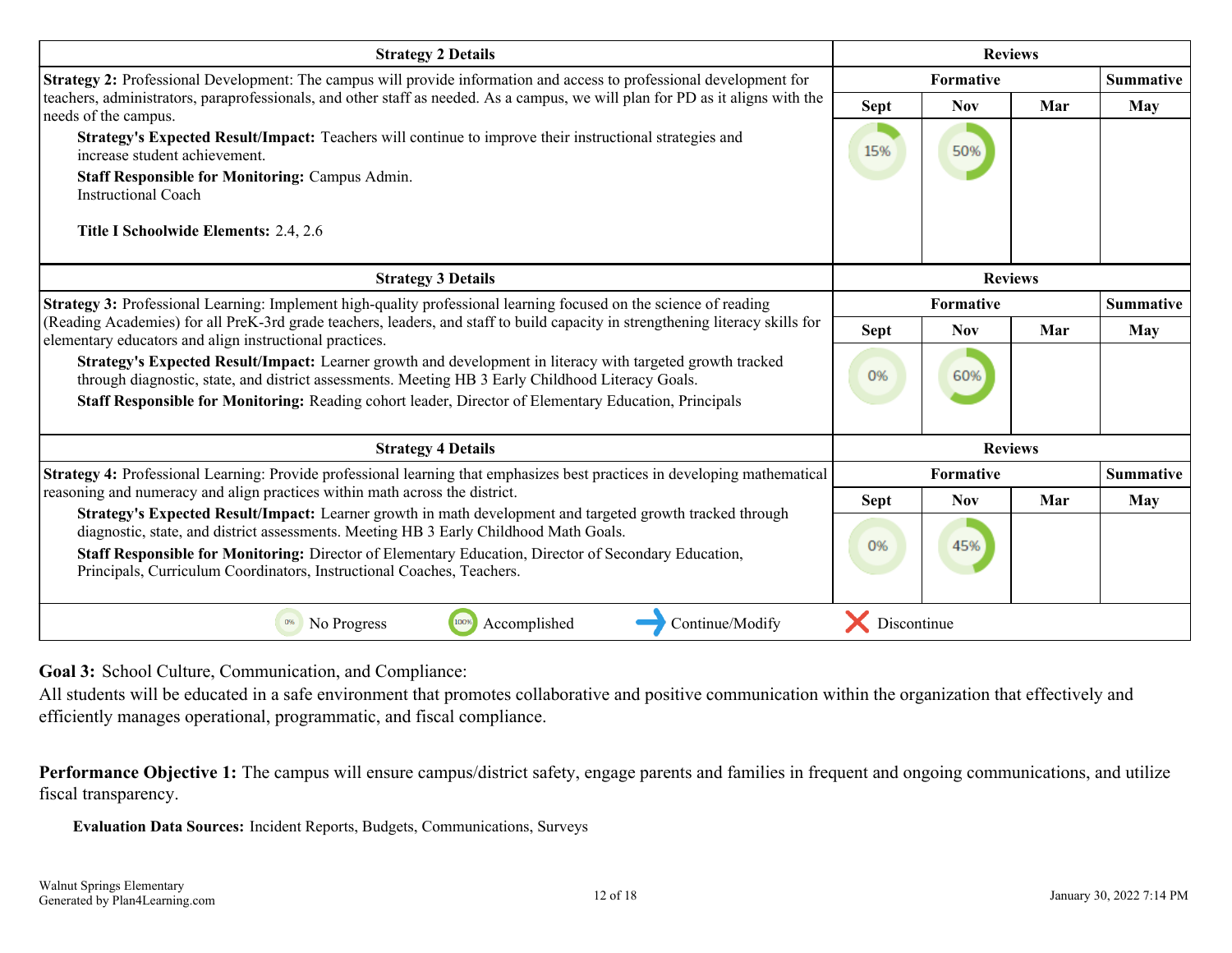| <b>Strategy 1 Details</b>                                                                                                                                                                                                                           | <b>Reviews</b> |                  |     |                  |  |  |
|-----------------------------------------------------------------------------------------------------------------------------------------------------------------------------------------------------------------------------------------------------|----------------|------------------|-----|------------------|--|--|
| <b>Strategy 1:</b> Goal Setting (CNA/CIP): The campus has an established site-based decision-making committee that focuses on                                                                                                                       |                | Formative        |     |                  |  |  |
| the campus improvement planning process, and carries out responsibilities such as, but not limited to, the campus calendar,<br>professional development plans, budgets, accountability requirements, drop-out and attendance rates, Federal/state   | <b>Sept</b>    | <b>Nov</b>       | Mar | May              |  |  |
| requirements, etc.<br>Strategy's Expected Result/Impact: The campus will continue to determine areas in need of improvement and<br>align resources to achieve this.<br><b>Staff Responsible for Monitoring: Campus Admin.</b>                       | 0%             | 45%              |     |                  |  |  |
| <b>Strategy 2 Details</b>                                                                                                                                                                                                                           |                | <b>Reviews</b>   |     |                  |  |  |
| Strategy 2: Fiscal Compliance: To increase program effectiveness, eliminate duplication, and reduce fragmentation of                                                                                                                                |                | <b>Formative</b> |     | <b>Summative</b> |  |  |
| instructional programs, the campus will coordinate with the district in regards to budgets and federal (TI, TII, TIII, TIV),<br>state (SCE, SAMP), and local funds to provide appropriate programs, instruction, and services to all students while | <b>Sept</b>    | <b>Nov</b>       | Mar | May              |  |  |
| maximizing the impact of available resources.<br>Strategy's Expected Result/Impact: Student needs will be met through aligned resources.                                                                                                            | 0%             | 45%              |     |                  |  |  |
| Title I Schoolwide Elements: 2.4, 2.6                                                                                                                                                                                                               |                |                  |     |                  |  |  |
| <b>Strategy 3 Details</b>                                                                                                                                                                                                                           | <b>Reviews</b> |                  |     |                  |  |  |
| Strategy 3: Public Meeting: The district holds an annual public meeting upon receipt of campus ratings from the Texas                                                                                                                               | Formative      |                  |     | <b>Summative</b> |  |  |
| Education Agency regarding performance and the campus improvement plan.                                                                                                                                                                             | <b>Sept</b>    | <b>Nov</b>       | Mar | May              |  |  |
| Strategy's Expected Result/Impact: Stakeholders will be informed and aware of campus ratings and CIP.                                                                                                                                               | 0%             | 0%               |     |                  |  |  |
| <b>Strategy 4 Details</b>                                                                                                                                                                                                                           | <b>Reviews</b> |                  |     |                  |  |  |
| Strategy 4: Student Safety: The campus will utilize district aligned communication channels with area emergency                                                                                                                                     |                | Formative        |     | <b>Summative</b> |  |  |
| operations departments, provide training, manage security coverage, update the Emergency Operations Procedures, and<br>conduct safety/security audits. Equipment, hardware and software updates will be acquired as needed to enhance campus        | <b>Sept</b>    | <b>Nov</b>       | Mar | May              |  |  |
| security measures. The campus will conduct safety drills, require visitor sign in and badges, ensure perimeter doors are<br>locked and other precautions, as necessary.                                                                             | 15%            | 45%              |     |                  |  |  |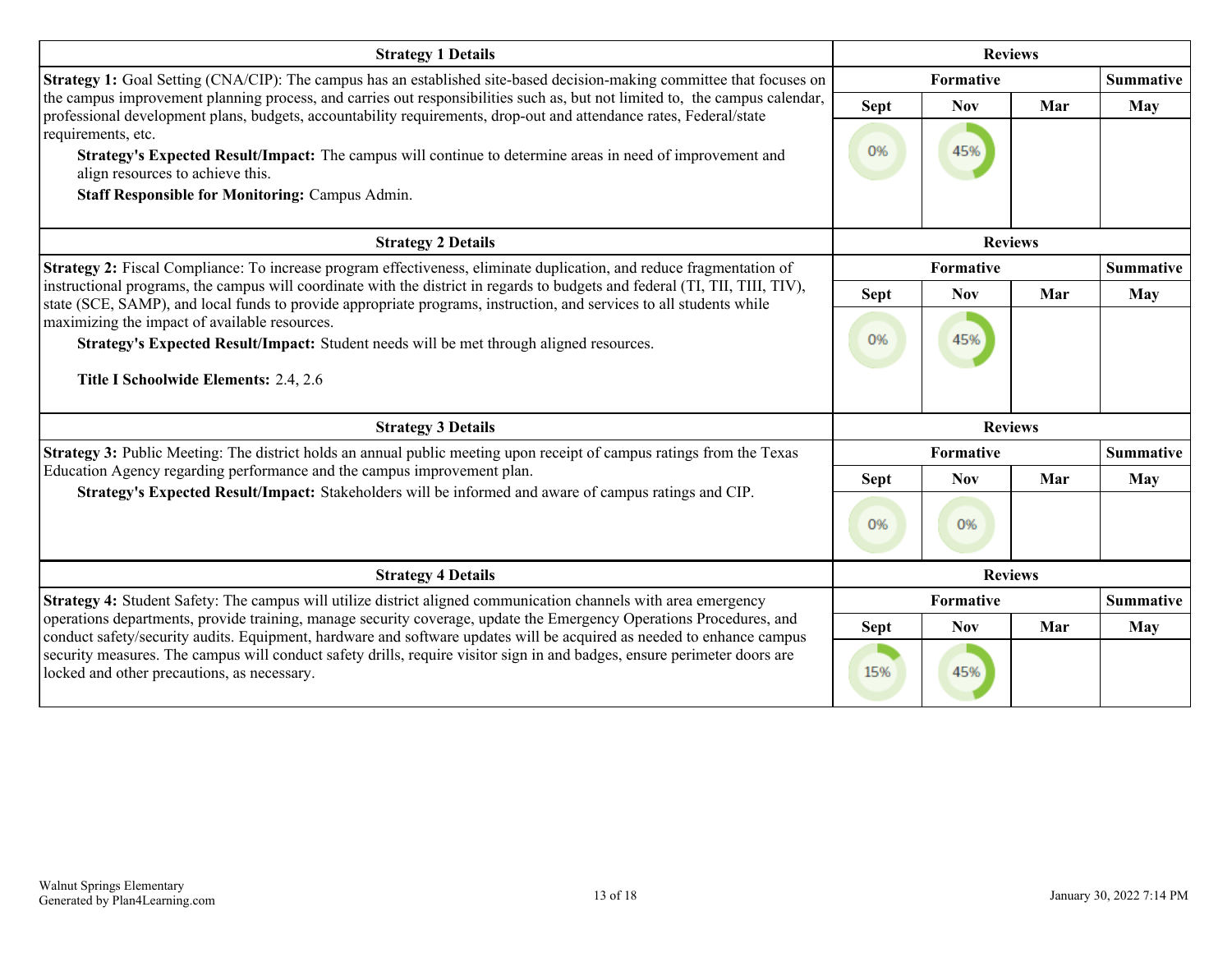<span id="page-13-0"></span>

| <b>Strategy 5 Details</b>                                                                                                                                                                                                                      | <b>Reviews</b>   |                |     |                  |
|------------------------------------------------------------------------------------------------------------------------------------------------------------------------------------------------------------------------------------------------|------------------|----------------|-----|------------------|
| <b>Strategy 5:</b> Title I: The Title I, Part A school wide program is designed to provide supplemental instructional supports to                                                                                                              | <b>Formative</b> |                |     | <b>Summative</b> |
| campuses, with a population that contains 40% or higher of low-income students, to increase academic achievement. The<br>basis for eligibility is indicated on the ESSA Consolidated Federal Grant Application and campuses are served in rank | <b>Sept</b>      | <b>Nov</b>     | Mar | <b>May</b>       |
| order, with per pupil allocations tiered, based on need of services.                                                                                                                                                                           |                  |                |     |                  |
| Strategy's Expected Result/Impact: Through interventions provided as determined through MTSS, students<br>will demonstrate closing of learning gaps.                                                                                           | 0%               | 50%            |     |                  |
| <b>Staff Responsible for Monitoring: Campus Admin.</b>                                                                                                                                                                                         |                  |                |     |                  |
| Interventionists                                                                                                                                                                                                                               |                  |                |     |                  |
| Title I Schoolwide Elements: 2.4, 2.6                                                                                                                                                                                                          |                  |                |     |                  |
|                                                                                                                                                                                                                                                |                  |                |     |                  |
| <b>Strategy 6 Details</b>                                                                                                                                                                                                                      |                  | <b>Reviews</b> |     |                  |
| Strategy 6: Title I: The campus will conduct an annual meeting to review and revise the written Parental and Family                                                                                                                            |                  | Formative      |     | <b>Summative</b> |
| Engagement Plan. The plan is developed jointly with, agreed upon by, and distributed to, parents of participating students.                                                                                                                    | <b>Sept</b>      | <b>Nov</b>     | Mar | May              |
| Strategy's Expected Result/Impact: Stakeholders will be made aware and gain an understanding of the                                                                                                                                            |                  |                |     |                  |
| meaning of Title I and how funds are used.<br><b>Staff Responsible for Monitoring: Campus Admin.</b>                                                                                                                                           | 0%               | 0%             |     |                  |
|                                                                                                                                                                                                                                                |                  |                |     |                  |
| Title I Schoolwide Elements: 3.1, 3.2                                                                                                                                                                                                          |                  |                |     |                  |
| Continue/Modify<br>No Progress<br>Accomplished                                                                                                                                                                                                 |                  |                |     |                  |

**Goal 4:** Social-Emotional, Mental, and Health Wellness:

DSISD will support and enhance students' social and emotional skills, attitudes, relationships, academic performance, and perceptions of classroom and school climate through comprehensive social-emotional/counseling and health wellness programs designed to address student needs.

**Performance Objective 1:** Promote social-emotional, mental, and health wellness for all students by increasing access to developed responsive support services as measured by surveys and feedback from students, parents, and staff.

**Evaluation Data Sources:** Survey data, response plans, counselor/MHP support data/MTSS operational reports,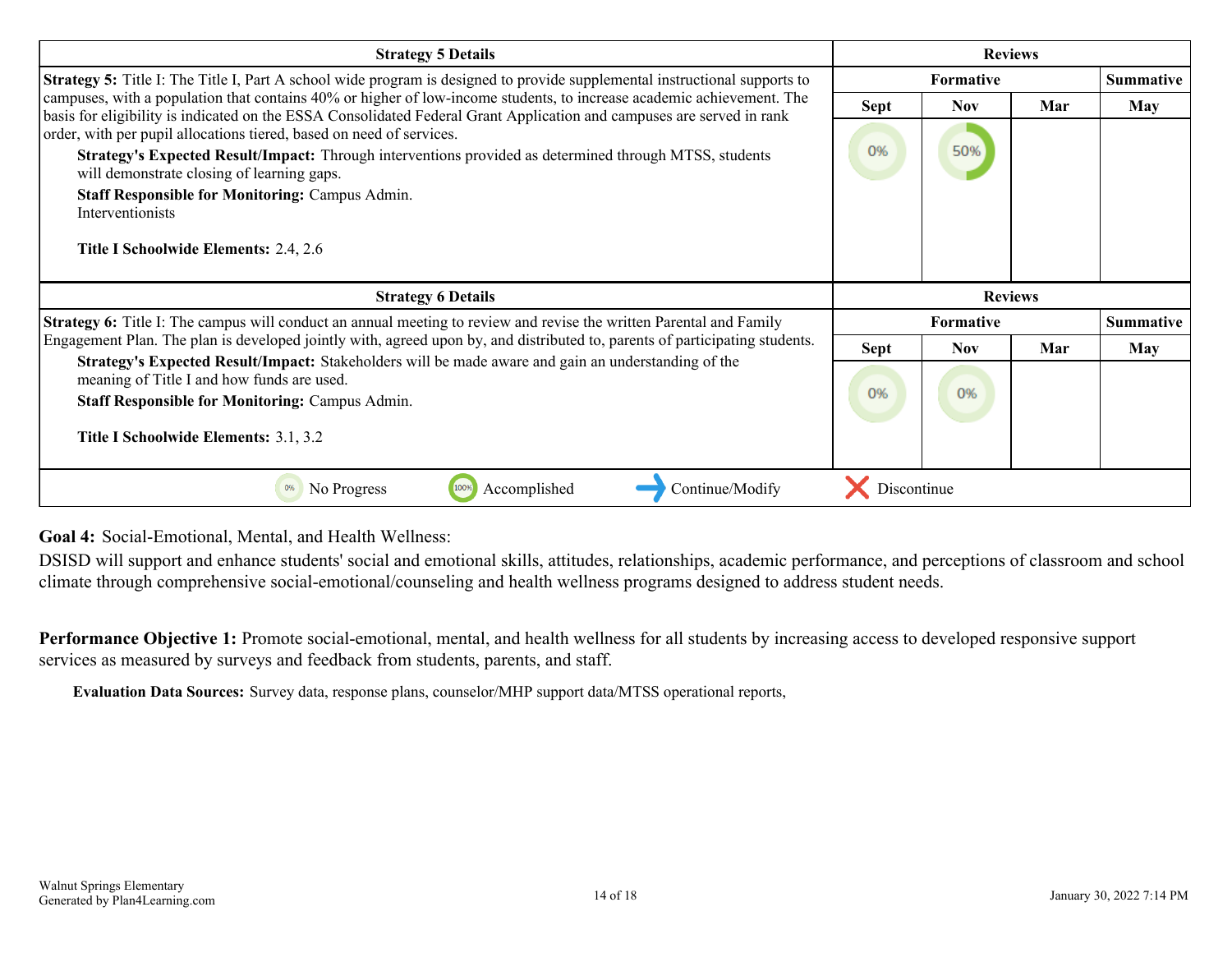| <b>Strategy 1 Details</b>                                                                                                                                                                                                                                                                                                                                   | <b>Reviews</b>                |            |                |                  |
|-------------------------------------------------------------------------------------------------------------------------------------------------------------------------------------------------------------------------------------------------------------------------------------------------------------------------------------------------------------|-------------------------------|------------|----------------|------------------|
| <b>Strategy 1:</b> Early Intervention: The campus will follow the district provided comprehensive school counseling program and                                                                                                                                                                                                                             | Formative                     |            |                | <b>Summative</b> |
| guidance services to support identified student needs regarding early mental health intervention, suicide prevention, dating<br>violence, conflict resolution, use of tobacco, and drug/violence prevention/intervention. The district will integrate best                                                                                                  | <b>Sept</b>                   | <b>Nov</b> | Mar            | May              |
| practices on positive behavior interventions and support, grief-informed and trauma-informed care.                                                                                                                                                                                                                                                          |                               |            |                |                  |
| Strategy's Expected Result/Impact: Students will receive services and interventions related to their presented<br>needs. Social, emotional, and academic growth will result in this responsive approach. Data is gathered from<br>students during biannual minute meetings.                                                                                 | 0%                            | 50%        |                |                  |
| <b>Staff Responsible for Monitoring: Campus Admin.</b><br>Counselors                                                                                                                                                                                                                                                                                        |                               |            |                |                  |
| <b>Strategy 2 Details</b>                                                                                                                                                                                                                                                                                                                                   |                               |            | <b>Reviews</b> |                  |
| Strategy 2: Addressing Abuse: The campus will adhere to the district policy addressing sexual abuse, sex trafficking, and                                                                                                                                                                                                                                   | <b>Formative</b>              |            |                | <b>Summative</b> |
| other maltreatment of children which includes methods for staff, student and parent awareness including prevention                                                                                                                                                                                                                                          | <b>Sept</b>                   | <b>Nov</b> | Mar            | May              |
| techniques and warning signs of victims, actions for the safety and counseling of the victims and CPS reporting by staff and<br>administrators.                                                                                                                                                                                                             |                               |            |                |                  |
| Strategy's Expected Result/Impact: Equipping staff and all stakeholders with professional development will<br>assist with understanding, identifying, and responding to child maltreatment. Staff receive annual CPS and crisis<br>management trainings provided by the school counselors.                                                                  | 0%                            | 0%         |                |                  |
| <b>Staff Responsible for Monitoring: Campus Admin.</b><br>Counselors                                                                                                                                                                                                                                                                                        |                               |            |                |                  |
| <b>Strategy 3 Details</b>                                                                                                                                                                                                                                                                                                                                   | <b>Reviews</b>                |            |                |                  |
| Strategy 3: Anti-Bullying: The campus will ensure that the discipline management program provides for prevention,                                                                                                                                                                                                                                           | Formative<br><b>Summative</b> |            |                |                  |
| intervention, and education concerning unwanted physical and/or verbal aggression, sexual harassment, cyber-bullying,<br>bullying harassment on campus, school grounds, and in school vehicles. The district maintains an anti-bullying policy and                                                                                                          | <b>Sept</b>                   | <b>Nov</b> | Mar            | <b>May</b>       |
| will increase student awareness of the tip line.                                                                                                                                                                                                                                                                                                            |                               |            |                |                  |
| Strategy's Expected Result/Impact: Bullying referrals will decrease as a result of the bullying protocols and<br>policy adherence by students and staff. Counselors provide anti-bullying lessons to all grade levels to give<br>students ways to handle peer conflict, safe people to reach out to for support and offer language to resolve<br>conflicts. | 0%                            | 0%         |                |                  |
| <b>Staff Responsible for Monitoring: Campus Admin.</b>                                                                                                                                                                                                                                                                                                      |                               |            |                |                  |
| Counselors                                                                                                                                                                                                                                                                                                                                                  |                               |            |                |                  |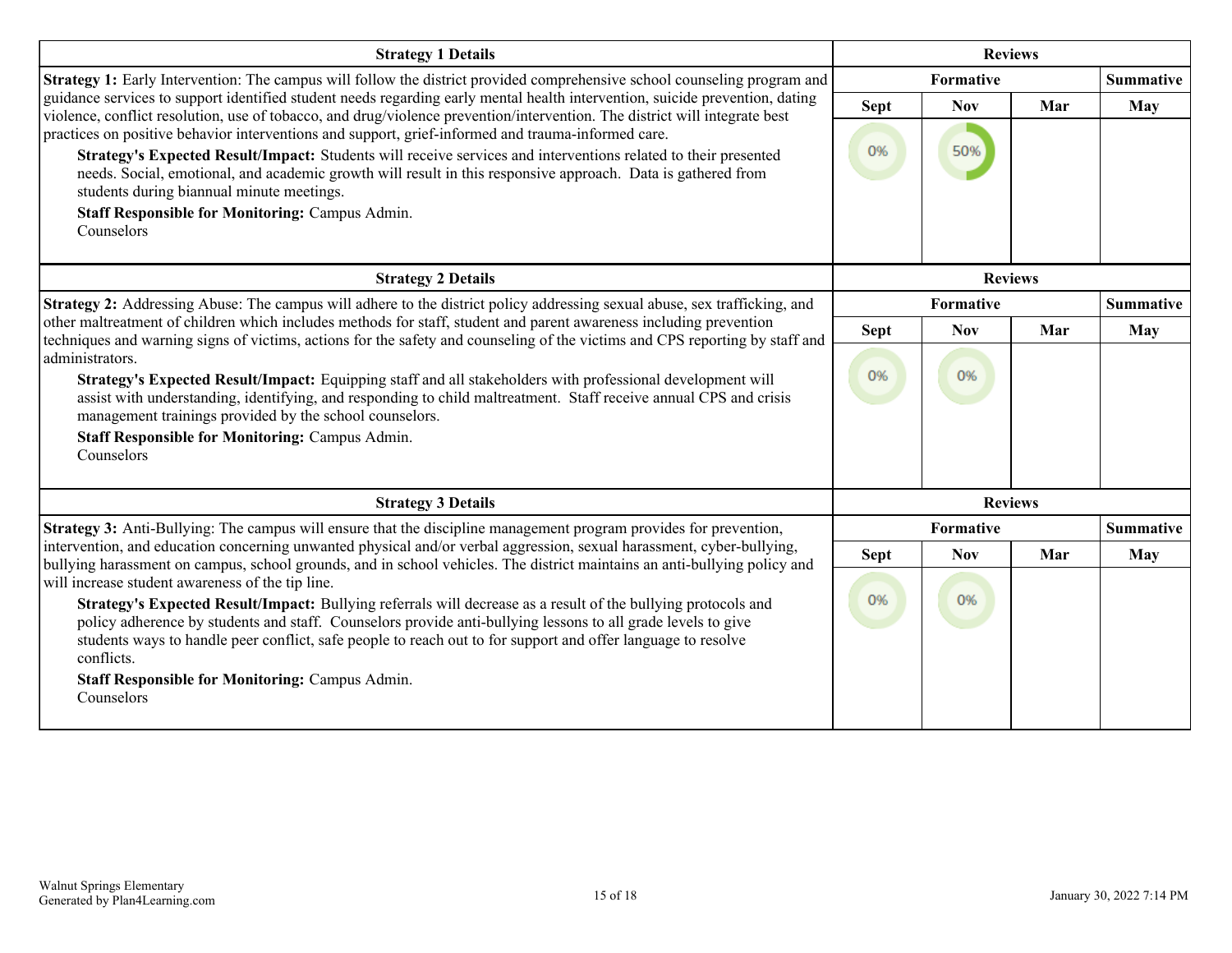<span id="page-15-0"></span>

| <b>Strategy 4 Details</b>                                                                                                                                                                                                                                                                                                                                                                                                                                                                                                                                                                                                         | <b>Reviews</b>   |            |                |                  |
|-----------------------------------------------------------------------------------------------------------------------------------------------------------------------------------------------------------------------------------------------------------------------------------------------------------------------------------------------------------------------------------------------------------------------------------------------------------------------------------------------------------------------------------------------------------------------------------------------------------------------------------|------------------|------------|----------------|------------------|
| Strategy 4: SEL: Build capacity with teacher professional development of SEL and additional professional counseling                                                                                                                                                                                                                                                                                                                                                                                                                                                                                                               | <b>Formative</b> |            |                | <b>Summative</b> |
| support within the district to address instructional loss, isolation, and anticipated increase in emotional distress as a result of<br>the pandemic. We will implement Need One, Trust to ensure that all students have an adult they trust at school.                                                                                                                                                                                                                                                                                                                                                                            | Sept             | Nov        | Mar            | May              |
| <b>Strategy's Expected Result/Impact:</b><br>Data showing increases in student sense of belonging, resilience, and self-awareness skills. Academic<br>achievement will increase. Teachers and staff are provided training on the implementation of morning meetings<br>and Zones of Regulations so that students have language and a time to share concerns. Counselor shares<br>examples of read alouds, conversations starters and/or videos that teachers can watch to continue topics that are<br>discussed during monthly Care Classes.<br><b>Staff Responsible for Monitoring: Campus Admin.</b><br>Counselors<br>MTSS team | 0%               | 0%         |                |                  |
| <b>Strategy 5 Details</b>                                                                                                                                                                                                                                                                                                                                                                                                                                                                                                                                                                                                         |                  |            | <b>Reviews</b> |                  |
| <b>Strategy 5:</b> SEL: Follow the district TEKS-aligned comprehensive counseling curriculum that includes supports for                                                                                                                                                                                                                                                                                                                                                                                                                                                                                                           | Formative        |            |                | <b>Summative</b> |
| elementary and secondary campuses.                                                                                                                                                                                                                                                                                                                                                                                                                                                                                                                                                                                                | <b>Sept</b>      | <b>Nov</b> | Mar            | May              |
| Strategy's Expected Result/Impact: Utilization of social-emotional curriculum supports within lesson design.<br>Learner growth as indicated through surveys.<br><b>Staff Responsible for Monitoring: Campus Admin.</b>                                                                                                                                                                                                                                                                                                                                                                                                            | 0%               | 0%         |                |                  |
| Continue/Modify<br>Accomplished<br>0%<br>No Progress<br>100%                                                                                                                                                                                                                                                                                                                                                                                                                                                                                                                                                                      | Discontinue      |            |                |                  |

#### **Goal 5:** Parent Engagement:

DSISD will increase parent engagement and stakeholder involvement at both the campus and district level by making families feel welcomed through building meaningful connections and increased communication throughout the district and on all campuses.

Performance Objective 1: An increase in parental engagement through participation in campus/district events, positive connections to campus/district with an increase in overall communication throughout the district.

**Evaluation Data Sources:** Culture/Climate Survey results, sign-in sheets for district/campus events.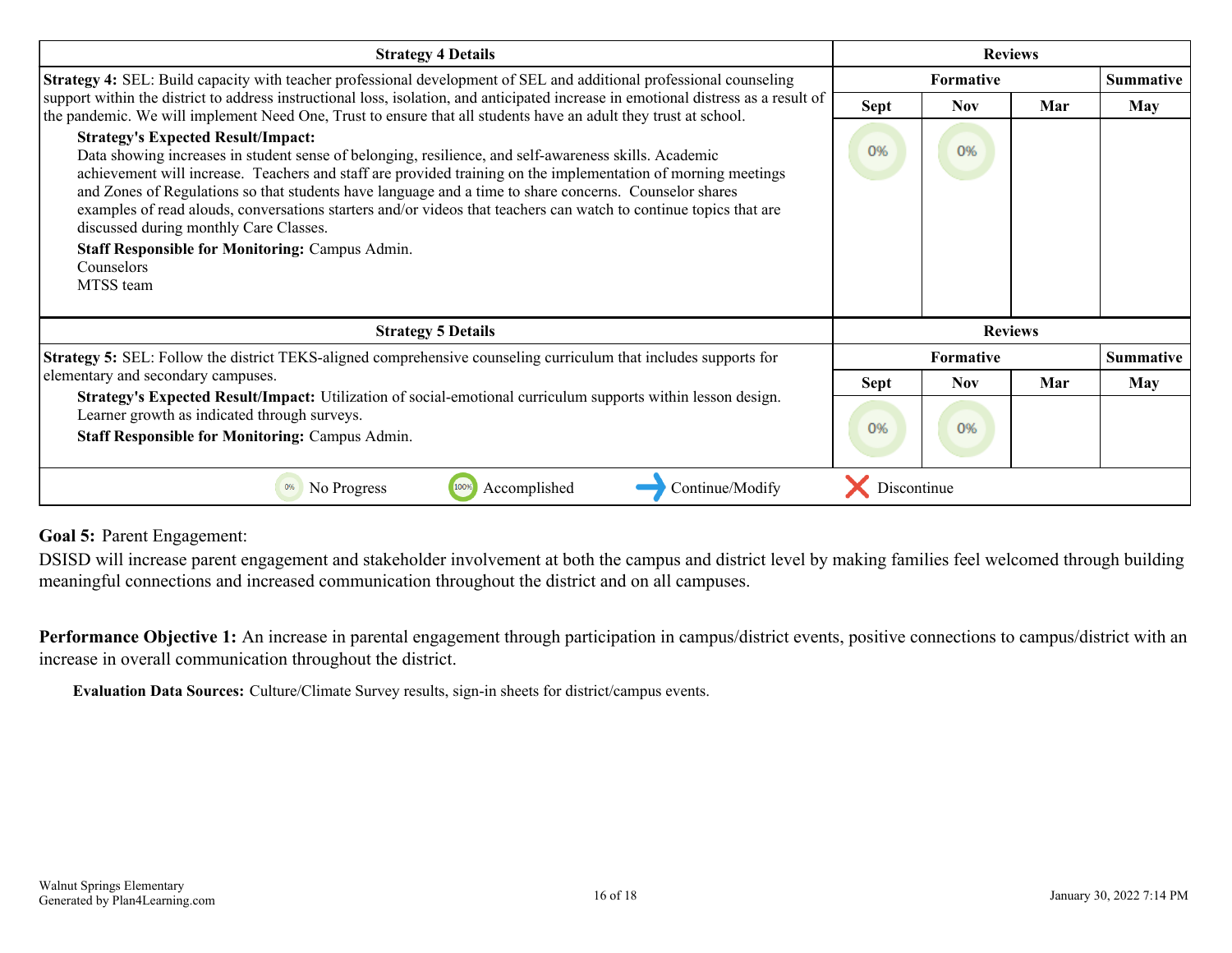| <b>Strategy 1 Details</b>                                                                                                                                                                                                                     | <b>Reviews</b> |                  |                  |                  |
|-----------------------------------------------------------------------------------------------------------------------------------------------------------------------------------------------------------------------------------------------|----------------|------------------|------------------|------------------|
| <b>Strategy 1:</b> Parent and Family Engagement: The campus will educate and inform families about campus/district programs                                                                                                                   |                | <b>Formative</b> |                  | <b>Summative</b> |
| and services prior to the event to build capacity, understanding, and importance of parent and family engagement. A variety<br>of communication methods will be used, in a language that parent can understand, including, but not limited to | <b>Sept</b>    | Nov              | Mar              | May              |
| websites/social media, emails, school marquee, local newspaper communications, meet the teacher night, open house, report<br>card pickup, parent/guardian meetings, etc.                                                                      | 0%             | 55%              |                  |                  |
| Strategy's Expected Result/Impact: Increased participation in events and programs noted in sign-in sheets.<br>Use of climate/culture survey data along with website analytics will support feedback on implementation.                        |                |                  |                  |                  |
| <b>Staff Responsible for Monitoring: Campus Admin.</b>                                                                                                                                                                                        |                |                  |                  |                  |
| <b>Strategy 2 Details</b>                                                                                                                                                                                                                     | <b>Reviews</b> |                  |                  |                  |
| <b>Strategy 2:</b> Communicating Student Achievement to Parents: The campus will provide consistent, timely, and accurate                                                                                                                     |                | Formative        | <b>Summative</b> |                  |
| communication to parents on individual student achievement data through a variety of methods such as, but not limited to<br>student work samples, progress report updates, report cards, parent-teacher conferences, phone calls, etc.        | <b>Sept</b>    | <b>Nov</b>       | Mar              | May              |
| Strategy's Expected Result/Impact: Increased partnerships with parents and families and an increase in student<br>achievement and supporting the whole child.                                                                                 | 0%             | 50%              |                  |                  |
| <b>Staff Responsible for Monitoring: Campus Admin.</b>                                                                                                                                                                                        |                |                  |                  |                  |
| Title I Schoolwide Elements: 3.2                                                                                                                                                                                                              |                |                  |                  |                  |
| 100%<br>Accomplished<br>Continue/Modify<br>No Progress<br>0%                                                                                                                                                                                  | Discontinue    |                  |                  |                  |

**Goal 5:** Parent Engagement:

DSISD will increase parent engagement and stakeholder involvement at both the campus and district level by making families feel welcomed through building meaningful connections and increased communication throughout the district and on all campuses.

**Performance Objective 2:** Increase communication initiatives to strengthen open and transparent two-way communication with all stakeholders.

**Evaluation Data Sources:** Utilize data from relevant surveys and feedback, sign-in sheets, community feedback.

| <b>Strategy 1 Details</b>                                                                                                                                                                  | <b>Reviews</b> |     |     |                    |
|--------------------------------------------------------------------------------------------------------------------------------------------------------------------------------------------|----------------|-----|-----|--------------------|
| <b>Strategy 1:</b> Increase opportunities for authentic engagement of parents, residents, community members, and business                                                                  | Formative      |     |     | <b>Summative</b> 1 |
| partners.                                                                                                                                                                                  | <b>Sept</b>    | Nov | Mar | May                |
| Strategy's Expected Result/Impact: Review of increased partnerships and engagement through events,<br>promotions, social media, etc.<br><b>Staff Responsible for Monitoring: Principal</b> | <b>O%</b>      | 50% |     |                    |